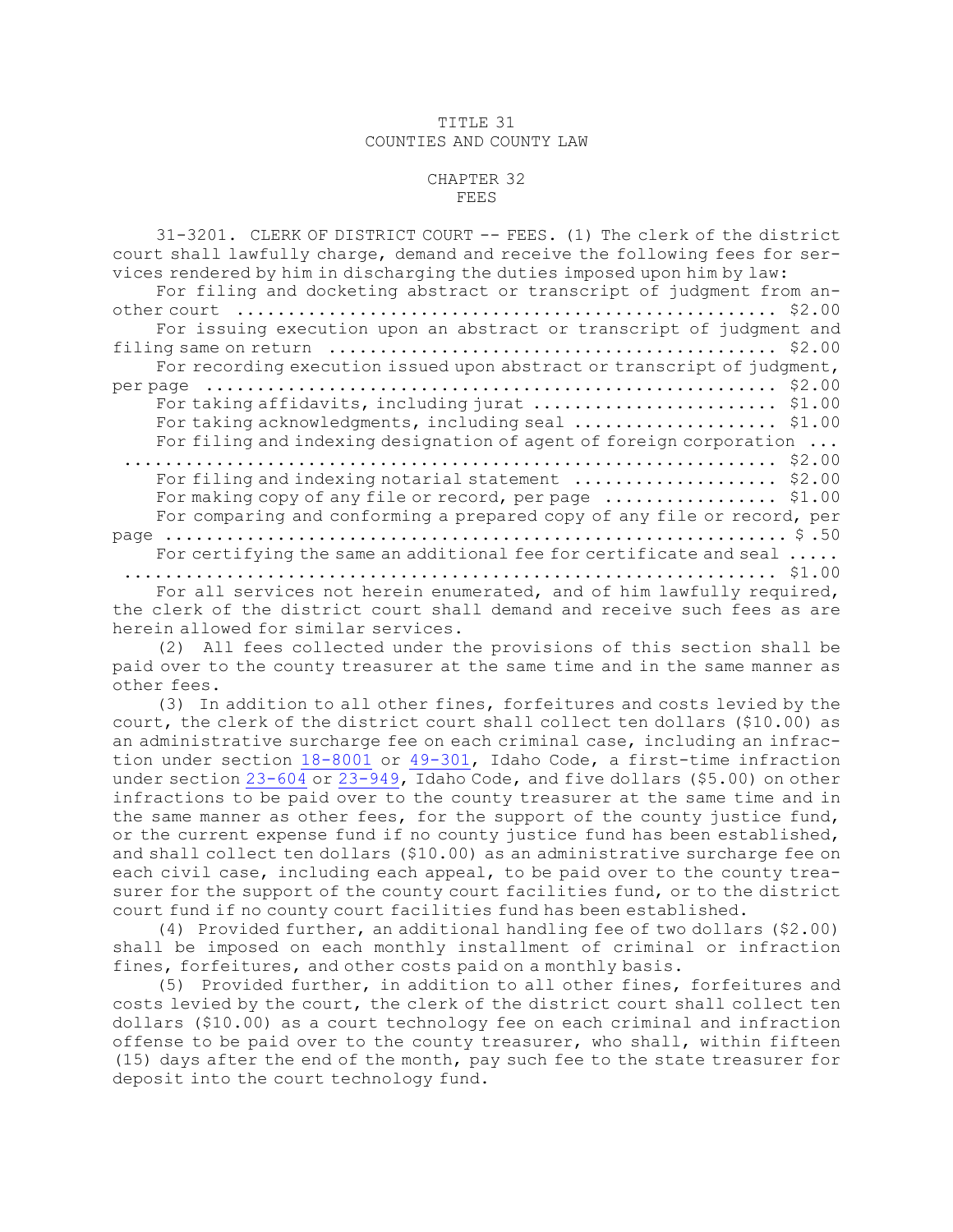[(31-3201) 1890-1891, p. 174, sec. 1; reen. 1899, p. 116, sec. 1; am. R.C., sec. 2121; am. 1909, p. 22, sec. 1; am. 1917, ch. 36, sec. 5, p. 83; compiled and reen. C.L., sec. 2121; C.S., sec. 3702; am. 1931, ch. 217, sec. 1, p. 422; I.C.A., sec. 30-2701; am. 1937, ch. 88, sec. 2, p. 117; am. 1957, ch. 242, sec. 1, p. 602; am. 1963, ch. 169, sec. 1, p. 489; am. 1969, ch. 139, sec. 1, p. 427; am. 1976, ch. 281, sec. 2, p. 962; am. 1979, ch. 219, sec. 1, p. 608; am. 1986, ch. 103, sec. 1, p. 290; am. 1990, ch. 216, sec. 2, p. 581; am. 1994, ch. 208, sec. 2, p. 657; am. 1997, ch. 28, sec. 2, p. 49; am. 1997, ch. 227, sec. 1, p. 664; am. 2005, ch. 240, sec. 2, p. 744; am. 2014, ch. 190, sec. 5, p. 508; am. 2016, ch. 344, sec. 6, p. 990; am. 2018, ch. 298, sec. 5, p. 708; am. 2022, ch. 21, sec. 1, p. 48.]

31-3201A. COURT FEES. The clerk of the district court in addition to the fees and charges imposed by [chapter](https://legislature.idaho.gov/statutesrules/idstat/Title1/T1CH20) 20, title 1, Idaho Code, and by section [31-3201](https://legislature.idaho.gov/statutesrules/idstat/Title31/T31CH32/SECT31-3201), Idaho Code, and in addition to the fee levied by [chapter](https://legislature.idaho.gov/statutesrules/idstat/Title73/T73CH2) 2, title 73, Idaho Code, shall charge, demand and receive the following fees for services rendered by him in discharging the duties imposed upon him by law:

(1) Civil cases. <sup>A</sup> fee of one hundred seventy-five dollars (\$175) for filing <sup>a</sup> civil case of any type in the district court, except for those cases to be assigned to the magistrate division of the district court for which the fee shall be one hundred twenty dollars (\$120), with the following exceptions:

(a) The fee for small claims shall be as provided in section [1-2303](https://legislature.idaho.gov/statutesrules/idstat/Title1/T1CH23/SECT1-2303), Idaho Code;

(b) No filing fee shall be charged in the following types of cases:

(i) Cases brought under [chapter](https://legislature.idaho.gov/statutesrules/idstat/Title66/T66CH3) 3, title 66, Idaho Code, for commitment of mentally ill persons;

(ii) Cases brought under the juvenile corrections act;

(iii) Cases brought under the child protective act;

(iv) Demands for bond before <sup>a</sup> personal representative is appointed in probate;

(v) Petitions for sterilization;

(vi) Petitions for judicial consent to abortion;

(vii) Registration of trusts and renunciations;

(viii) Petitions for leave to compromise the disputed claim of <sup>a</sup> minor;

(ix) Petitions for <sup>a</sup> civil protection order or to enforce <sup>a</sup> foreign civil protection order pursuant to [chapter](https://legislature.idaho.gov/statutesrules/idstat/Title39/T39CH63) 63, title 39, Idaho Code;

(x) Objections to the appointment of <sup>a</sup> guardian filed by <sup>a</sup> minor or an incapacitated person;

(xi) Proceedings to suspend <sup>a</sup> license for nonpayment of child support pursuant to section [7-1405](https://legislature.idaho.gov/statutesrules/idstat/Title7/T7CH14/SECT7-1405), Idaho Code;

(xii) Proceedings under the uniform post-conviction procedure act as provided in [chapter](https://legislature.idaho.gov/statutesrules/idstat/Title19/T19CH49) 49, title 19, Idaho Code;

(xiii) Filings of <sup>a</sup> custody decree from another state; and

(xiv) Filings of any answer after an initial appearance fee has been paid.

The filing fee shall be distributed as follows: twenty-three dollars (\$23.00) of such filing fee shall be paid to the county treasurer for deposit in the district court fund of the county, with six dollars (\$6.00) of such twenty-three dollars (\$23.00) dedicated to provide for the suitable and adequate quarters of the magistrate division of the district court, including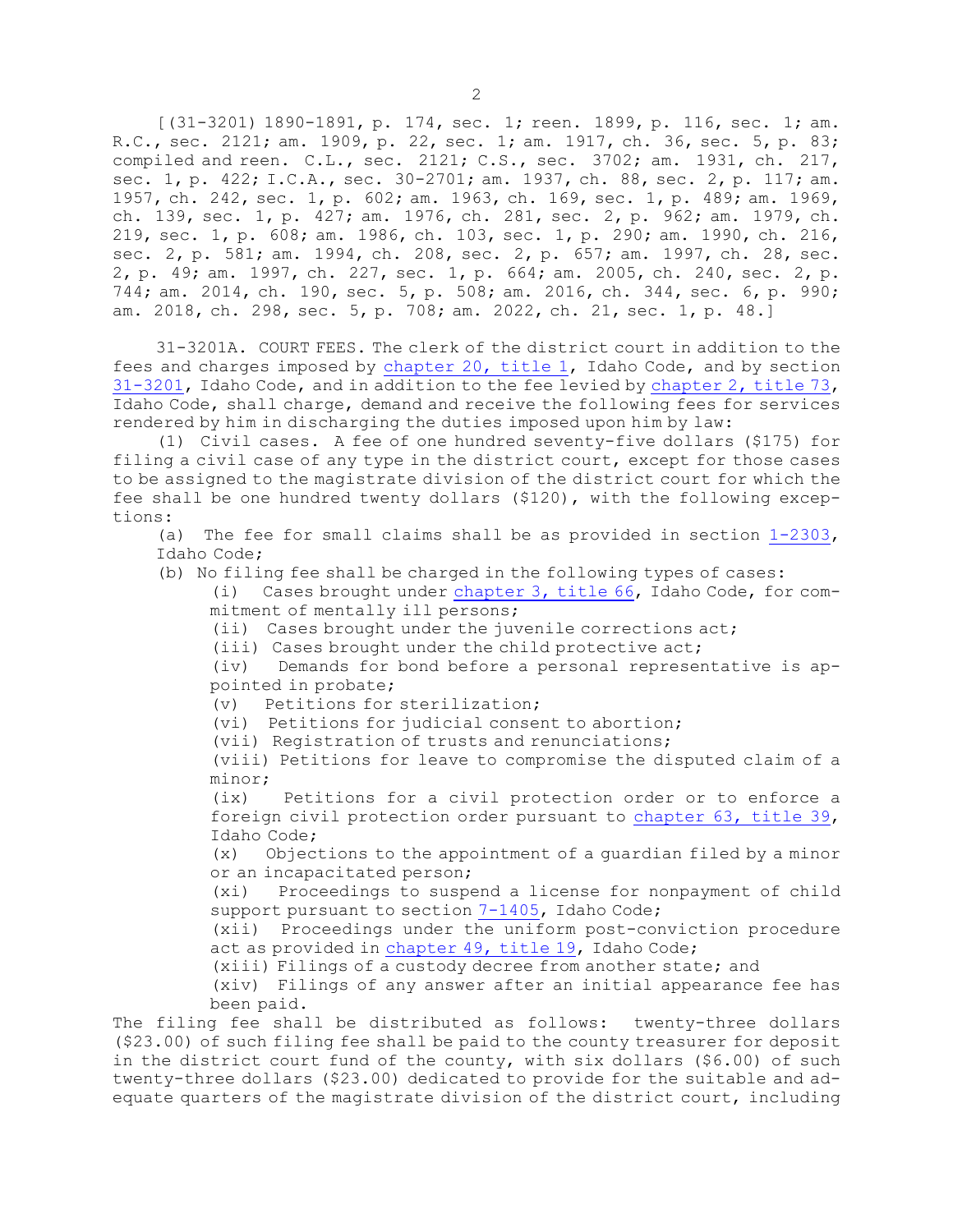the facilities and equipment necessary to make the space provided functional for its intended use, and shall provide for the staff personnel, supplies and other expenses of the magistrate division; one dollar (\$1.00) of such filing fee shall be paid to the peace officers standards and training fund established in section [19-5116](https://legislature.idaho.gov/statutesrules/idstat/Title19/T19CH51/SECT19-5116), Idaho Code; one hundred thirty-five dollars (\$135) of such filing fee, or in <sup>a</sup> case assigned to the magistrate division of the district court eighty dollars (\$80.00) of such filing fee, shall be paid to the county treasurer who shall, within fifteen (15) days after the end of the month, pay such fees to the state treasurer for deposit into the court technology fund; ten dollars (\$10.00) of such filing fee shall be paid to the county treasurer, who shall pay such fees to the state treasurer for deposit in accordance with subsection (15) of this section; and six dollars  $(56.00)$  of such filing fee shall be paid to the county treasurer, who shall, within fifteen (15) days after the end of the month, pay such fees to the state treasurer for deposit in the senior magistrate judges fund.

(2) Felonies and misdemeanors. <sup>A</sup> fee of seventeen dollars and fifty cents (\$17.50) shall be paid, but not in advance, by each person found guilty of any felony or misdemeanor, except when the court orders such fee waived because the person is indigent and unable to pay such fee. Eleven dollars (\$11.00) of such fee shall be paid to the county treasurer for deposit in the district court fund of the county, with six dollars (\$6.00) of such eleven dollars (\$11.00) dedicated to provide for the suitable and adequate quarters of the magistrate division of the district court, including the facilities and equipment necessary to make the space provided functional for its intended use, and shall provide for the staff personnel, supplies and other expenses of the magistrate division; one dollar (\$1.00) of such filing fee shall be paid to the peace officers standards and training fund established in section [19-5116](https://legislature.idaho.gov/statutesrules/idstat/Title19/T19CH51/SECT19-5116), Idaho Code; and five dollars and fifty cents (\$5.50) of such fee shall be paid to the county treasurer, who shall pay such fees to the state treasurer for deposit in accordance with subsection (15) of this section.

(3) Infractions. <sup>A</sup> fee of sixteen dollars and fifty cents (\$16.50) shall be paid, but not in advance, by each person found to have committed an infraction or any minor traffic, conservation or ordinance violation, and <sup>a</sup> fee of seventeen dollars and fifty cents (\$17.50) shall be paid, but not in advance, by each person found to have committed an infraction under section [18-8001](https://legislature.idaho.gov/statutesrules/idstat/Title18/T18CH80/SECT18-8001) or [49-301](https://legislature.idaho.gov/statutesrules/idstat/Title49/T49CH3/SECT49-301), Idaho Code, or <sup>a</sup> first-time infraction under section [23-604](https://legislature.idaho.gov/statutesrules/idstat/Title23/T23CH6/SECT23-604) or [23-949](https://legislature.idaho.gov/statutesrules/idstat/Title23/T23CH9/SECT23-949), Idaho Code, and distributed pursuant to subsection (2) of this section; provided that the judge or magistrate may in his or her discretion consolidate separate nonmoving traffic offenses into one (1) offense for purposes of assessing such fee. Eleven dollars (\$11.00) of such fee shall be paid to the county treasurer for deposit in the district court fund of the county, with six dollars (\$6.00) of such eleven dollars (\$11.00) dedicated to provide for the suitable and adequate quarters of the magistrate division of the district court, including the facilities and equipment necessary to make the space provided functional for its intended use, and shall provide for the staff personnel, supplies and other expenses of the magistrate division; one dollar (\$1.00) of such filing fee shall be paid to the peace officers standards and training fund established in section [19-5116](https://legislature.idaho.gov/statutesrules/idstat/Title19/T19CH51/SECT19-5116), Idaho Code; and four dollars and fifty cents (\$4.50) of such fee shall be paid to the county treasurer, who shall pay such fees to the state treasurer for deposit in accordance with subsection (15) of this section.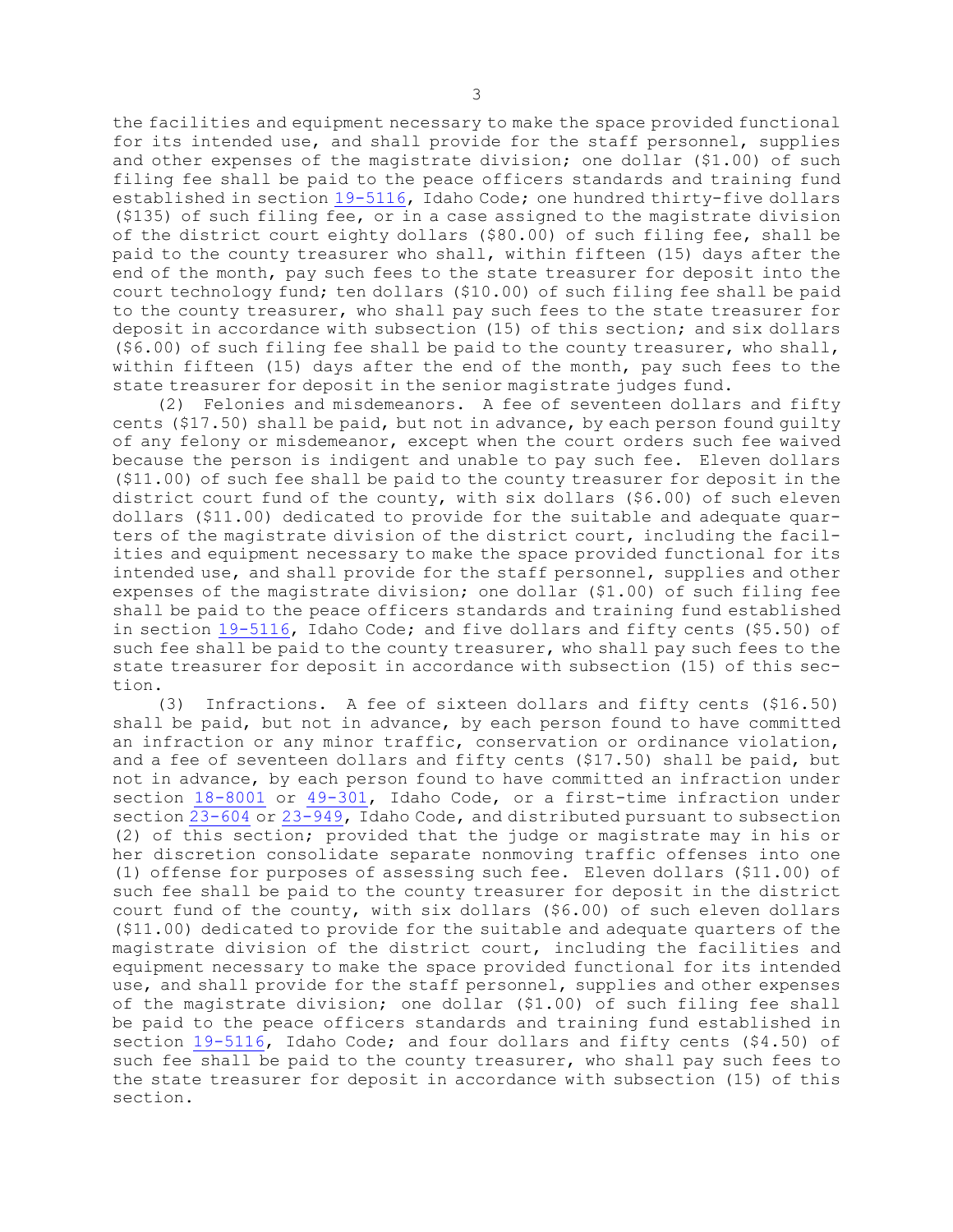(4) Initial appearance other than plaintiff. <sup>A</sup> fee of one hundred dollars (\$100) shall be paid for any filing constituting the initial appearance by <sup>a</sup> party, except the plaintiff, in any civil action in the district court or in the magistrate division of the district court, except small claims. If two (2) or more parties are making their initial appearance in the same filing, then only one (1) filing fee shall be collected. Of such fee, four dollars (\$4.00) shall be paid to the county treasurer for deposit in the district court fund of the county; eighty dollars (\$80.00) of such fee shall be paid to the county treasurer, who shall, within fifteen (15) days after the end of the month, pay such fees to the state treasurer for deposit into the court technology fund; ten dollars (\$10.00) of such fee shall be paid to the county treasurer, who shall pay such fees to the state treasurer for deposit in accordance with subsection (15) of this section; and six dollars (\$6.00) of such fee shall be paid to the county treasurer, who shall, within fifteen (15) days after the end of the month, pay such fees to the state treasurer for deposit in the senior magistrate judges fund.

(5) Accountings. <sup>A</sup> fee of nine dollars (\$9.00) shall be paid by the person or persons required to make an account pursuant to [title](https://legislature.idaho.gov/statutesrules/idstat/Title15/) 15, Idaho Code, at the time such account is filed. All of such fee shall be paid to the county treasurer for deposit in the district court fund of the county.

(6) Distribution of estate. <sup>A</sup> fee of twenty-five dollars (\$25.00) shall be paid upon the filing of <sup>a</sup> petition of the executor or administrator or of any person interested in an estate for the distribution of such estate, six dollars (\$6.00) of such fee shall be paid to the county treasurer for deposit in the district court fund of the county; thirteen dollars (\$13.00) of such fee shall be paid to the county treasurer, who shall pay such fees to the state treasurer for deposit in accordance with subsection (15) of this section; and six dollars (\$6.00) of such fee shall be paid to the county treasurer, who shall, within fifteen (15) days after the end of the month, pay such fees to the state treasurer for deposit in the senior magistrate judges fund.

(7) Third-party claim. <sup>A</sup> fee of fourteen dollars (\$14.00) shall be paid by <sup>a</sup> party filing <sup>a</sup> third-party claim as defined in the Idaho rules of civil procedure. Eight dollars (\$8.00) of such fee shall be paid to the county treasurer for deposit in the district court fund of the county; and six dollars (\$6.00) of such fee shall be paid to the county treasurer, who shall, within fifteen (15) days after the end of the month, pay such fees to the state treasurer for deposit in the senior magistrate judges fund.

(8) Cross-claims. <sup>A</sup> fee of fourteen dollars (\$14.00) shall be paid by any party filing <sup>a</sup> cross-claim. Eight dollars (\$8.00) of such fee shall be paid to the county treasurer for deposit in the district court fund of the county; and six dollars (\$6.00) of such fee shall be paid to the county treasurer, who shall, within fifteen (15) days after the end of the month, pay such fees to the state treasurer for deposit in the senior magistrate judges fund.

(9) Change of venue. <sup>A</sup> fee of twenty-nine dollars (\$29.00) shall be paid by <sup>a</sup> party initiating <sup>a</sup> change of venue. Such fee shall be paid to the clerk of the court of the county to which venue is changed. Nine dollars (\$9.00) of such fee shall be paid to the county treasurer for deposit in the district court fund of the county and twenty dollars (\$20.00) of such fee shall be paid to the county treasurer, who shall, within fifteen (15) days after the end of the month, pay such fees to the state treasurer for deposit into the court technology fund.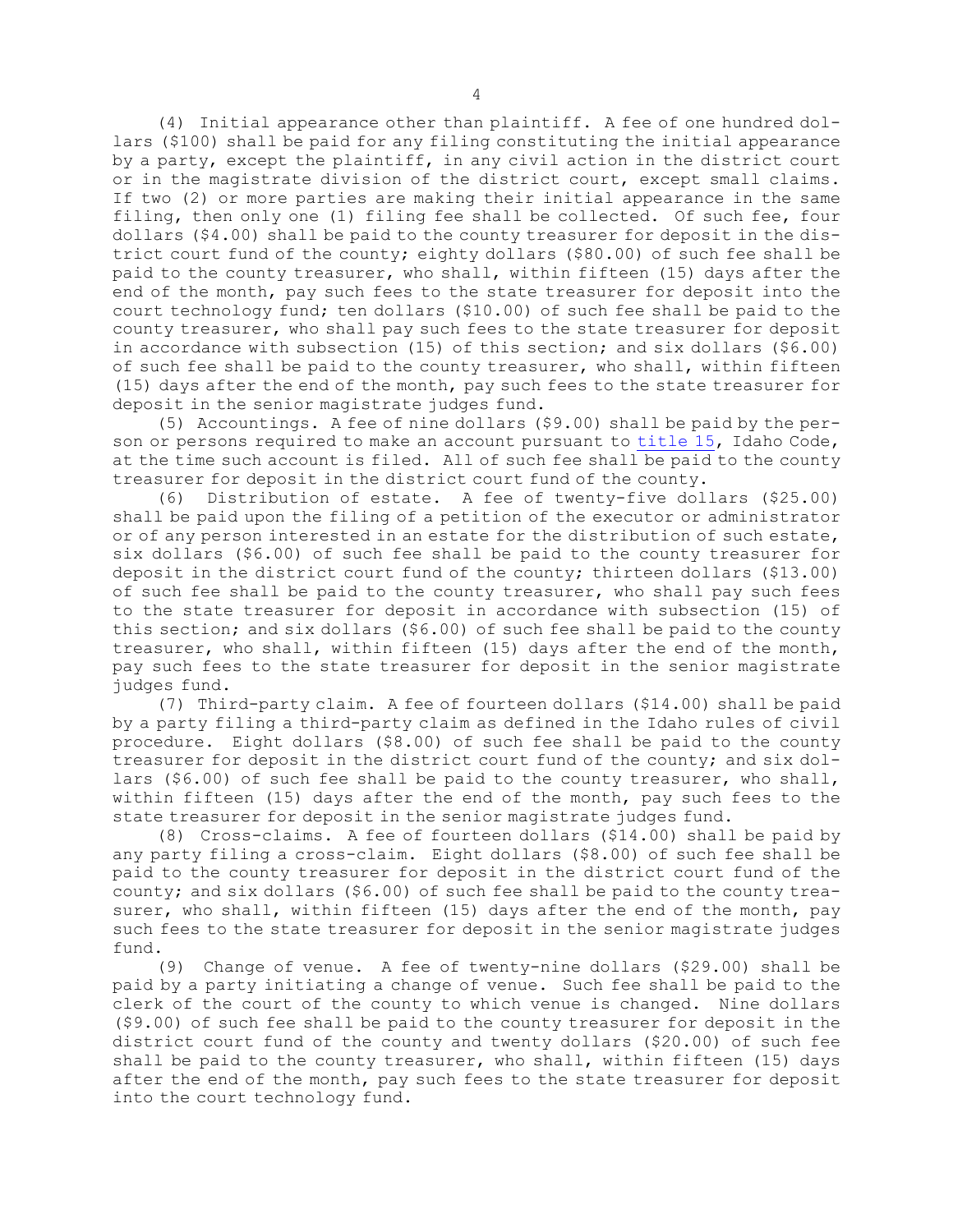(10) Reopening <sup>a</sup> case.

(a) <sup>A</sup> fee of eighty-five dollars (\$85.00) shall be paid by any party appearing after judgment or applying to reopen <sup>a</sup> case. Nine dollars (\$9.00) of such fee shall be paid to the county treasurer for deposit in the district court fund of the county; six dollars  $($ \$6.00) of such fee shall be paid to the county treasurer, who shall, within fifteen (15) days after the end of the month, pay such fees to the state treasurer for deposit in the senior magistrate judges fund; and seventy dollars (\$70.00) of such fee shall be paid to the county treasurer, who shall, within fifteen (15) days after the end of the month, pay such fees to the state treasurer for deposit into the court technology fund.

(b) <sup>A</sup> fee of one hundred eight dollars (\$108) shall be paid by <sup>a</sup> party applying to reopen <sup>a</sup> divorce action or modify <sup>a</sup> divorce decree, with seventeen dollars (\$17.00) of the fee to be paid to the county treasurer for deposit in the district court fund of the county; fifteen dollars (\$15.00) of such fee to be paid to the county treasurer, who shall pay such fees to the state treasurer for deposit in accordance with subsection (15) of this section; six dollars (\$6.00) of such fee to be paid to the county treasurer, who shall, within fifteen (15) days after the end of the month, pay such fees to the state treasurer for deposit in the senior magistrate judges fund; and seventy dollars (\$70.00) of such fee shall be paid to the county treasurer, who shall, within fifteen (15) days after the end of the month, pay such fees to the state treasurer for deposit into the court technology fund.

(c) When the application to reopen <sup>a</sup> case consists only of <sup>a</sup> motion or other pleading to revive or renew <sup>a</sup> judgment, <sup>a</sup> fee of twenty-nine dollars (\$29.00) shall be paid by the party filing the motion or pleading. Nine dollars (\$9.00) of such fee shall be paid to the county treasurer for deposit in the district court fund of the county and twenty dollars (\$20.00) of such fee shall be paid to the county treasurer, who shall, within fifteen (15) days after the end of the month, pay such fees to the state treasurer for deposit into the court technology fund.

(11) Appeal to district court. <sup>A</sup> fee of thirty-five dollars (\$35.00) shall be paid by <sup>a</sup> party taking an appeal from the magistrate division of the district court to the district court; nine dollars (\$9.00) of such fee shall be paid to the county treasurer for deposit in the district court fund of the county; six dollars (\$6.00) of such fee shall be paid to the county treasurer, who shall, within fifteen (15) days after the end of the month, pay such fees to the state treasurer for deposit in the senior magistrate judges fund; and twenty dollars (\$20.00) of such fee shall be paid to the county treasurer, who shall, within fifteen (15) days after the end of the month, pay such fees to the state treasurer for deposit into the court technology fund. No additional fee shall be required if <sup>a</sup> new trial is granted.

(12) Appeal to supreme court. <sup>A</sup> fee of thirty-five dollars (\$35.00) shall be paid by the party taking an appeal from the district court to the supreme court for comparing and certifying the transcript on appeal, if such certificate is required. Nine dollars (\$9.00) of such fee shall be paid to the county treasurer for deposit in the district court fund of the county; six dollars (\$6.00) of such fee shall be paid to the county treasurer, who shall, within fifteen (15) days after the end of the month, pay such fees to the state treasurer for deposit in the senior magistrate judges fund; and twenty dollars (\$20.00) of such fee shall be paid to the county treasurer,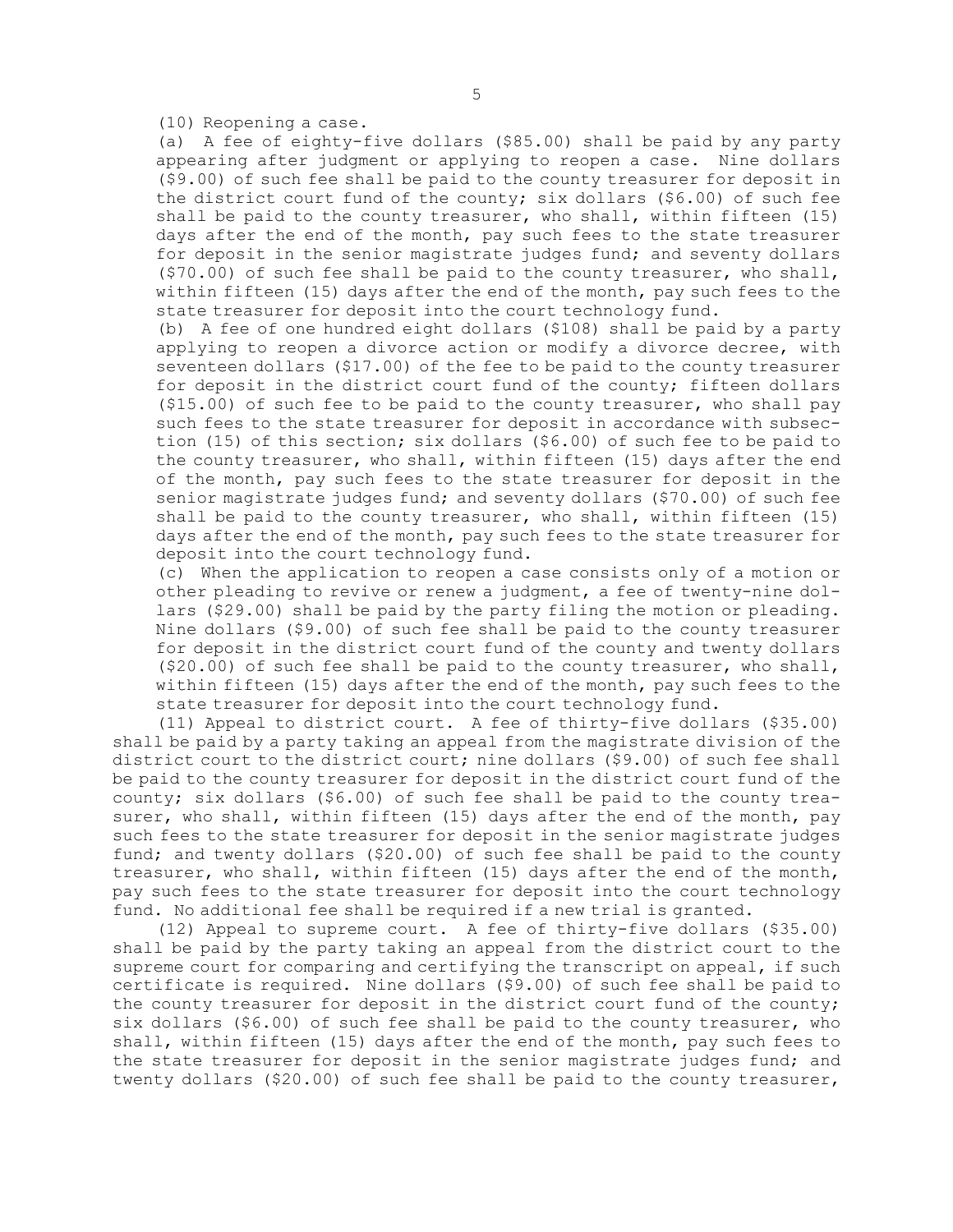who shall, within fifteen (15) days after the end of the month, pay such fees to the state treasurer for deposit into the court technology fund.

(13) Fees not covered by this section, including fees to defray the costs of electronic access to court records other than the register of actions, shall be set by rule or administrative order of the supreme court.

(14) All fees required to be paid by this section or by rule or administrative order of the supreme court shall be collected by the clerk of the district court or by <sup>a</sup> person appointed by the clerk of the district court for this purpose. If it appears that there is <sup>a</sup> necessity for such fees to be collected by persons other than the clerk of the district court or <sup>a</sup> person designated by the clerk for such purpose, the supreme court by rule or administrative order may provide for the designation of persons authorized to receive such fees. Persons so designated shall account for such fees in the same manner required of the clerk of the district court and shall pay such fees to the clerk of the district court of the county in which such fees are collected.

(15) That portion of the filing fees required to be remitted to the state treasurer for deposit pursuant to subsections  $(1)$ ,  $(2)$ ,  $(3)$ ,  $(4)$ ,  $(6)$  and (10) of this section shall be apportioned eighty-six percent (86%) to the state general fund and fourteen percent (14%) to the peace officers standards and training fund authorized in section [19-5116](https://legislature.idaho.gov/statutesrules/idstat/Title19/T19CH51/SECT19-5116), Idaho Code, within fifteen (15) days after the end of the month in which such fees were remitted to the county treasurer. That portion of the filing fees required to be remitted to <sup>a</sup> city treasurer for deposit in the city's general fund shall be remitted within fifteen (15) days after the end of the month in which such fees were remitted to the county treasurer.

(16) Of the fees derived from the filing of any divorce action required to be transmitted to the state treasurer, the county treasurer shall retain five dollars (\$5.00), which shall be separately identified and deposited in the district court fund of the county. Such moneys shall be used exclusively for the purpose of establishing <sup>a</sup> uniform system of qualifying and approving persons, agencies or organizations to conduct evaluations of persons convicted of domestic assault or battery as provided in section [18-918](https://legislature.idaho.gov/statutesrules/idstat/Title18/T18CH9/SECT18-918), Idaho Code, and the administration of section [18-918](https://legislature.idaho.gov/statutesrules/idstat/Title18/T18CH9/SECT18-918)(7), Idaho Code, relating to the evaluation and counseling or other treatment of such persons, including the payment of the costs of evaluating and counseling or other treatment of an indigent defendant. No provision of [chapter](https://legislature.idaho.gov/statutesrules/idstat/Title39/T39CH52) 52, title 39, Idaho Code, shall apply to the moneys provided for in this subsection.

(17) In consideration of the fees in this section, the clerk of the district court shall be required to perform all lawful service that may be required of him by any party thereto; provided that he shall not prepare and furnish any certified copy of any file or record in an action, except printed transcript on appeal, without additional compensation as provided by law.

[31-3201A, added 1969, ch. 139, sec. 2, p. 427; am. 1971, ch. 217, sec. 1, p. 972; am. 1972, ch. 31, sec. 1, p. 45; am. 1974, ch. 157, sec. 1, p. 1387; am. 1976, ch. 307, sec. 3, p. 1054; am. 1978, ch. 72, sec. 1, p. 143; am. 1979, ch. 219, sec. 2, p. 608; am. 1980, ch. 125, sec. 1, p. 281; am. 1981, ch. 238, sec. 1, p. 478; am. 1982, ch. 353, sec. 11, p. 879; am. 1985, ch. 28, sec. 1, p. 48; am. 1988, ch. 24, sec. 2, p. 28; am. 1993, ch. 196, sec. 2, p. 536; am. 1995, ch. 223, sec. 2, p. 772; am. 1996, ch. 164, sec. 1, p. 544; am. 1996, ch. 166, sec. 1, p. 548; am. 1996, ch. 256, sec. 2, p. 838; am. 1997, ch. 28, sec. 3, p. 50; am. 1998, ch. 76, sec. 1, p. 274; am. 1998, ch. 420, sec. 2, p. 1325; am. 2003, ch. 237, sec. 3, p. 610;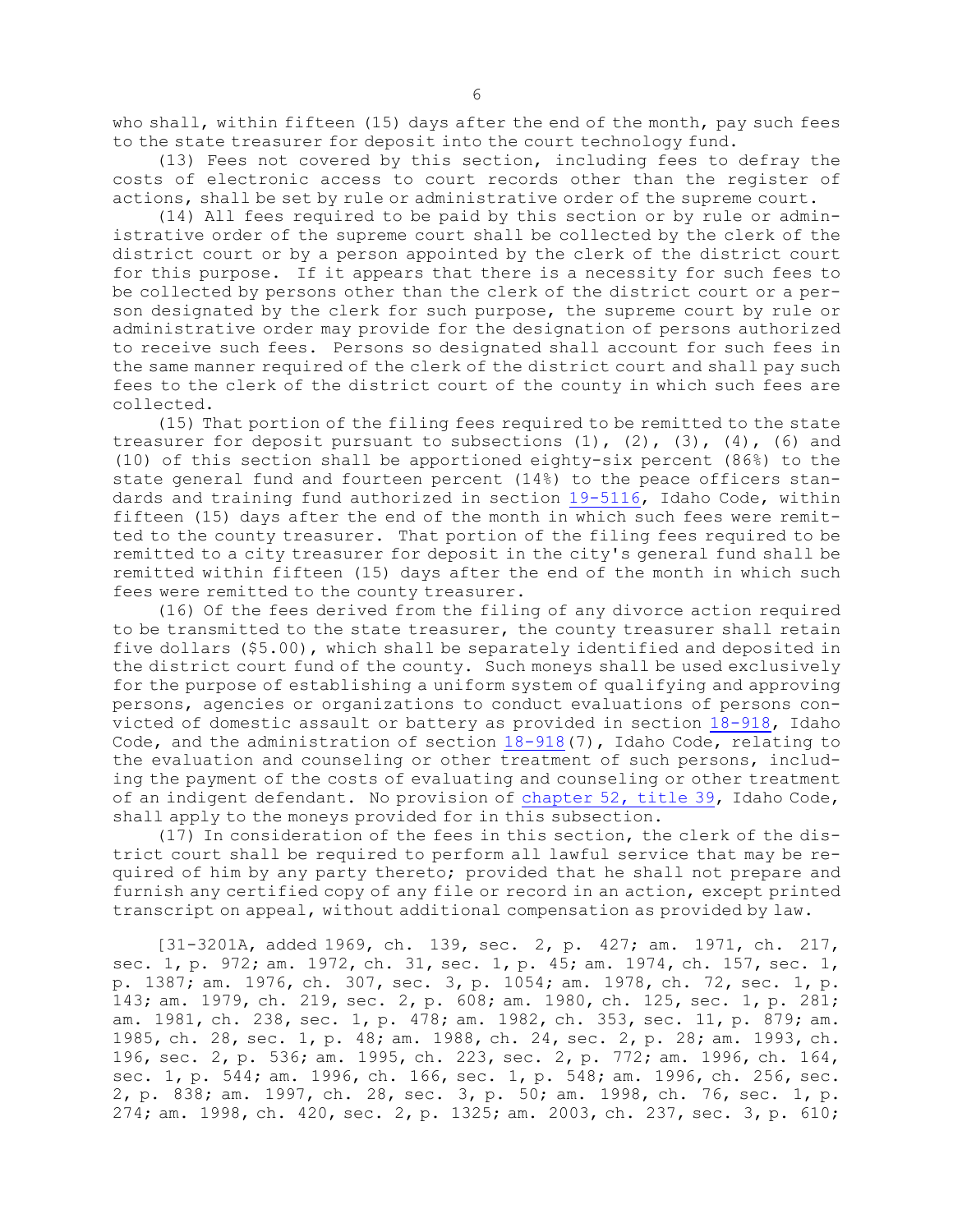am. 2005, ch. 114, sec. 2, p. 367; am. 2005, ch. 240, sec. 3, p. 745; am. 2006, ch. 267, sec. 2, p. 829; am. 2009, ch. 80, sec. 2, p. 221; am. 2014, ch. 190, sec. 6, p. 509; am. 2016, ch. 344, sec. 7, p. 991; am. 2018, ch. 264, sec. 3, p. 632; am. 2018, ch. 298, sec. 6, p. 708; am. 2022, ch. 21, sec. 2, p. 49.]

31-3201B. PEACE OFFICERS STANDARDS AND TRAINING -- FEE. The court shall charge <sup>a</sup> fee of fifteen dollars (\$15.00) for peace officers standards and training purposes to be paid by each person found guilty of any felony or misdemeanor, or found to have committed an infraction or any minor traffic, conservation or ordinance violation, except for cars unlawfully left or parked or when the court orders such fee waived because the person is indigent and unable to pay such fee; provided, however, that the judge or magistrate may in his discretion consolidate separate nonmoving traffic offenses into one (1) offense for purposes of assessing such fee. Such fees shall be in addition to all other fines and fees levied. Such fees shall be paid to the county treasurer who shall, within five (5) days after the end of the month, pay such fees to the state treasurer for deposit in the peace officers standards and training fund.

[31-3201B, added 1983, ch. 117, sec. 3, p. 261; am. 1989, ch. 84, sec. 1, p. 145; am. 1994, ch. 193, sec. 1, p. 623; am. 2005, ch. 114, sec. 3, p. 371; am. 2012, ch. 159, sec. 1, p. 435.]

31-3201C. COMMUNITY SERVICE FEE. The court shall charge <sup>a</sup> fee of sixty cents (60¢) per hour of community service to be remitted to the state insurance fund for purposes of providing worker's compensation insurance for persons performing community service; however, if <sup>a</sup> county is self-insured and provides worker's compensation insurance for persons performing community service, then remittance to the state insurance fund is not required. This per hour fee shall be paid by each person found guilty of any felony or misdemeanor and community service is provided as part of the sanction or as <sup>a</sup> condition of <sup>a</sup> withheld judgment or probation. The court may waive such fee if it determines the person is indigent and unable to pay such fee. Such fees shall be in addition to all other fines and fees levied. Such fees shall be paid to the district court and deposited in the county treasury for payment to the state insurance fund.

[31-3201C, added 1994, ch. 233, sec. 1, p. 725; am. 2000, ch. 33, sec. 1, p. 61; am. 2009, ch. 154, sec. 3, p. 452.]

31-3201D. COUNTY MISDEMEANOR PROBATION SUPERVISION FEE. (1) Any person under <sup>a</sup> supervised probation program for <sup>a</sup> misdemeanor offense shall be required to pay an amount not more than the maximum monthly felony probation or parole supervision fee set forth in section [20-225](https://legislature.idaho.gov/statutesrules/idstat/Title20/T20CH2/SECT20-225), Idaho Code, per month, or such lesser sum as determined by the administrative judge of the judicial district, as <sup>a</sup> misdemeanor probation supervision fee. Any failure to pay such fee shall constitute grounds for the revocation of probation by the court, but this shall not be the exclusive remedy for its collection. The court for good cause may exempt <sup>a</sup> person from the payment of all or any part of the foregoing fee.

(2) Any fee paid under this section on or after July 1, 2008, and regardless of whether the underlying judgment of conviction, withheld judgment or order imposing probation was entered before or after that date, shall be paid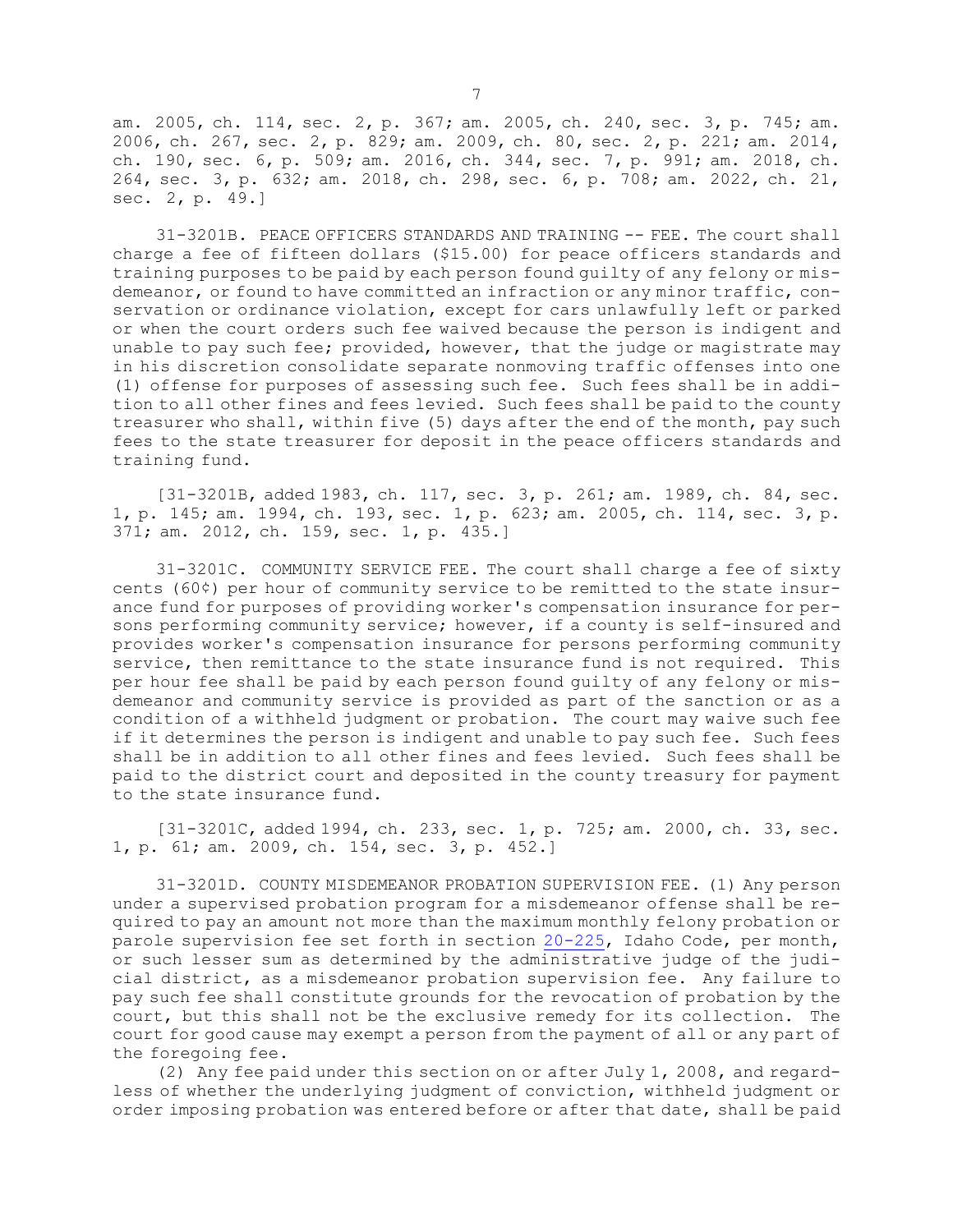to the clerk of the district court, who shall pay the first one dollar (\$1.00) of each monthly payment to the state treasurer for deposit in the peace officers standards and training fund authorized in section [19-5116](https://legislature.idaho.gov/statutesrules/idstat/Title19/T19CH51/SECT19-5116), Idaho Code, to help offset the costs to counties for the basic training, continuing education and certification of misdemeanor probation officers, whether those officers are employees of or by private sector contract with <sup>a</sup> county; the clerk of the district court shall deposit the remainder of each monthly payment into the county misdemeanor probation fund which is hereby created in each county, or, at the option of the board of county commissioners, deposited in the county justice fund to be used for the purposes described in this section. Moneys from this fee may be accumulated from year to year and shall be expended exclusively for county misdemeanor probation services and related purposes.

(3) This section shall not restrict the court from ordering the payment of other costs and fees, including but not limited to electronic monitoring fees and other fees pursuant to section [19-2608](https://legislature.idaho.gov/statutesrules/idstat/Title19/T19CH26/SECT19-2608), Idaho Code, that, by law, may be imposed on persons who have been found guilty of or have pled guilty to <sup>a</sup> criminal offense, including those who have been placed on probation or parole. Such additional costs and fees shall be paid to the clerk of the court if services are provided by the county or directly to the agency providing the service. If fees are paid to the clerk of the court, the clerk of the court shall pay such fees to the county treasurer and such fees shall be used exclusively to cover the costs for which the additional fees have been ordered.

[31-3201D, added 1998, ch. 144, sec. 1, p. 515; am. 2008, ch. 88, sec. 6, p. 247; am. 2011, ch. 128, sec. 2, p. 354; am. 2012, ch. 109, sec. 4, p. 300; am. 2020, ch. 281, sec. 3, p. 819.]

31-3201E. DRUG COURT AND MENTAL HEALTH COURT FEE -- DRUG COURT AND MENTAL HEALTH COURT FUND. Each person admitted into <sup>a</sup> drug court or mental health court shall pay <sup>a</sup> drug court and mental health court fee in an amount not to exceed three hundred dollars (\$300) per month or <sup>a</sup> lesser amount as set by the administrative district judge for participants in the drug court and mental health court. For good cause, the judge presiding over <sup>a</sup> drug court or mental health court may exempt <sup>a</sup> participant from paying all or <sup>a</sup> portion of the drug court and mental health court fee. The fee imposed under this section shall be paid to the clerk of the district court for deposit into the county drug court and mental health court fund which is hereby created in each county that has <sup>a</sup> drug court or mental health court. Moneys in this fund may be accumulated from year to year and shall be expended exclusively for expenses incurred in connection with the drug court or mental health court including, but not limited to, substance abuse treatment, mental health treatment, drug testing, supervision and private counseling services utilized by the drug court or mental health court. Any failure to pay the drug court and mental health court fee may constitute grounds for termination from drug court or mental health court by the court, provided this shall not be the exclusive remedy for collection of the fee. If <sup>a</sup> participant is terminated from the drug court or mental health court prior to successful completion of the program and <sup>a</sup> judgment of conviction is entered against the defendant, any unpaid drug court and mental health court fee shall be ordered by the court in the judgment of conviction, provided the court may order such fee to be waived if the court determines that the person is indigent and unable to pay the fee. Such fee shall be in addition to all other fines and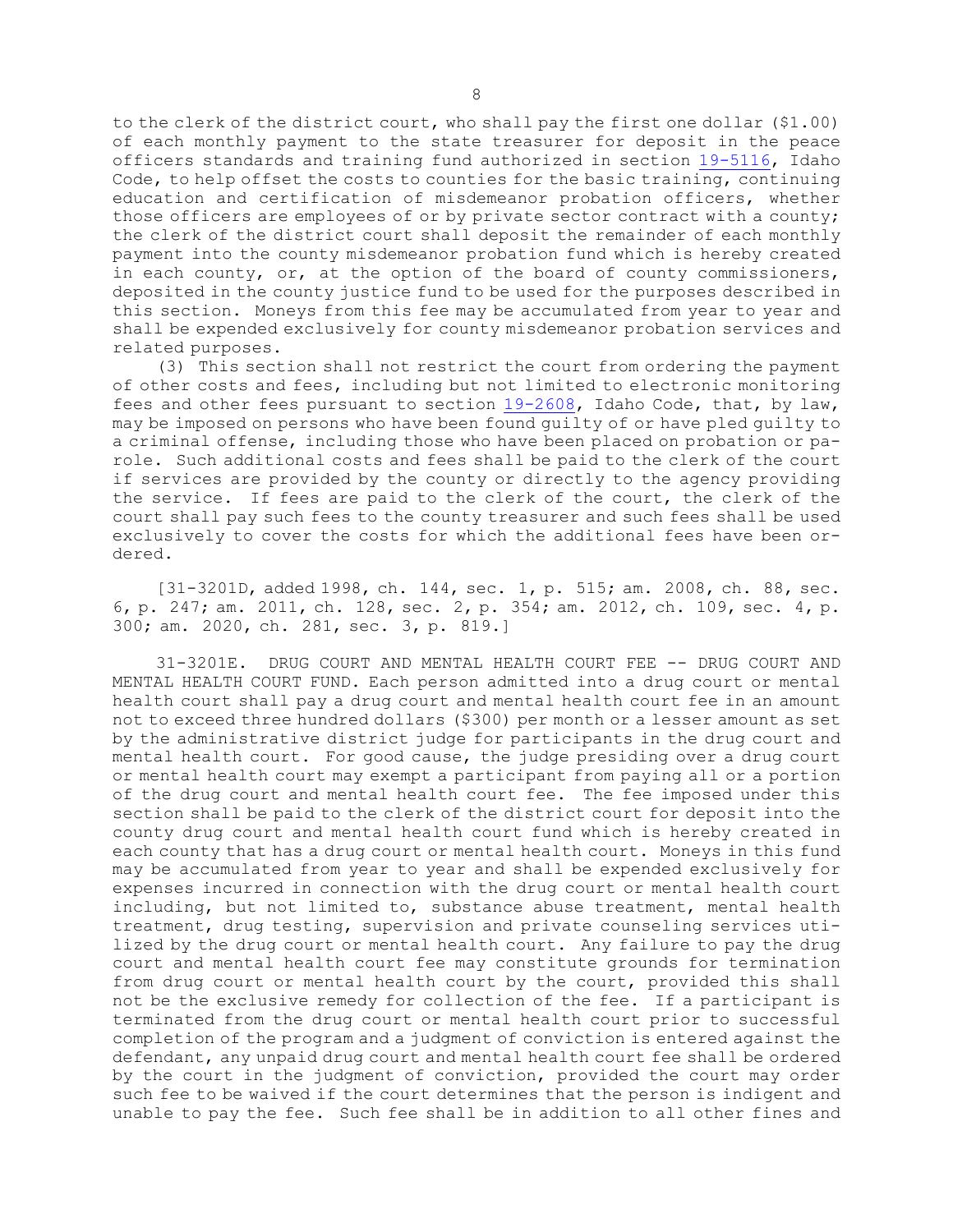fees levied, and the payment of such fee may also be ordered as <sup>a</sup> term and condition of probation.

[31-3201E, added 2001, ch. 337, sec. 2, p. 1198; am. 2004, ch. 249, sec. 1, p. 715; am. 2005, ch. 358, sec. 9, p. 1132.]

31-3201F. ABANDONED VEHICLE FEE. The court shall charge <sup>a</sup> fee of one hundred fifty dollars (\$150) for reimbursement of expenses incurred in the disposition of an abandoned vehicle to be paid by each person found to have committed <sup>a</sup> traffic infraction according to the provisions of section [49-1802](https://legislature.idaho.gov/statutesrules/idstat/Title49/T49CH18/SECT49-1802), Idaho Code. Such fees shall be in addition to all other fines and fees levied. Such fees shall be paid to the county treasurer who shall, within fifteen (15) days after the end of the month, pay such fees to the state treasurer for deposit to the abandoned vehicle trust account. Each fee shall be accompanied by <sup>a</sup> record of the conviction.

[31-3201F, added 2002, ch. 366, sec. 1, p. 1033.]

31-3201G. GUARDIANSHIP AND CONSERVATORSHIP PROJECT FUND. (1) In addition to any other filing and reporting fees applicable to guardianships and conservatorships, the court shall charge the following fees:

(a) Fifty dollars (\$50.00) for filing cases involving guardianships or conservatorships;

(b) Forty-one dollars (\$41.00) for reports required to be filed with the court by conservators; and

(c) Twenty-five dollars (\$25.00) for reports required to be filed with the court by guardians.

(2) The additional fees set forth in paragraphs (a), (b) and (c) of  $sub$ section (1) of this section shall be paid to the county treasurer, who shall pay such fees to the state treasurer for deposit in the guardianship and conservatorship project fund, which is hereby created in the state treasury. The fund shall be administered by the Idaho supreme court and shall consist of fees as provided in this section, any moneys recovered pursuant to section [15-5-314](https://legislature.idaho.gov/statutesrules/idstat/Title15/T15CH5/SECT15-5-314)(2), Idaho Code, and any funds as may be appropriated by the legislature, grants, donations and moneys from other sources.

(3) Moneys in the fund shall be expended exclusively for the development of <sup>a</sup> project which shall be designed to improve reporting and monitoring systems and processes for the protection of persons and their assets where <sup>a</sup> guardian or conservator has been appointed. Elements of the project may include, but are not limited to, the following:

(a) The adoption of standards of practice for guardians;

(b) <sup>A</sup> requirement that guardians be registered;

(c) Consideration of an office of the public guardian in counties in which the project operates;

(d) <sup>A</sup> review of the strengths of Idaho law regarding the treatment and care of developmentally disabled persons; and

(e) If federal or grant funding is available, funding for adult protection services to seek guardians in cases for which volunteers cannot be enlisted.

(4) The supreme court shall report annually to the senate judiciary and rules committee and the house judiciary, rules and administration committee regarding the progress of the project.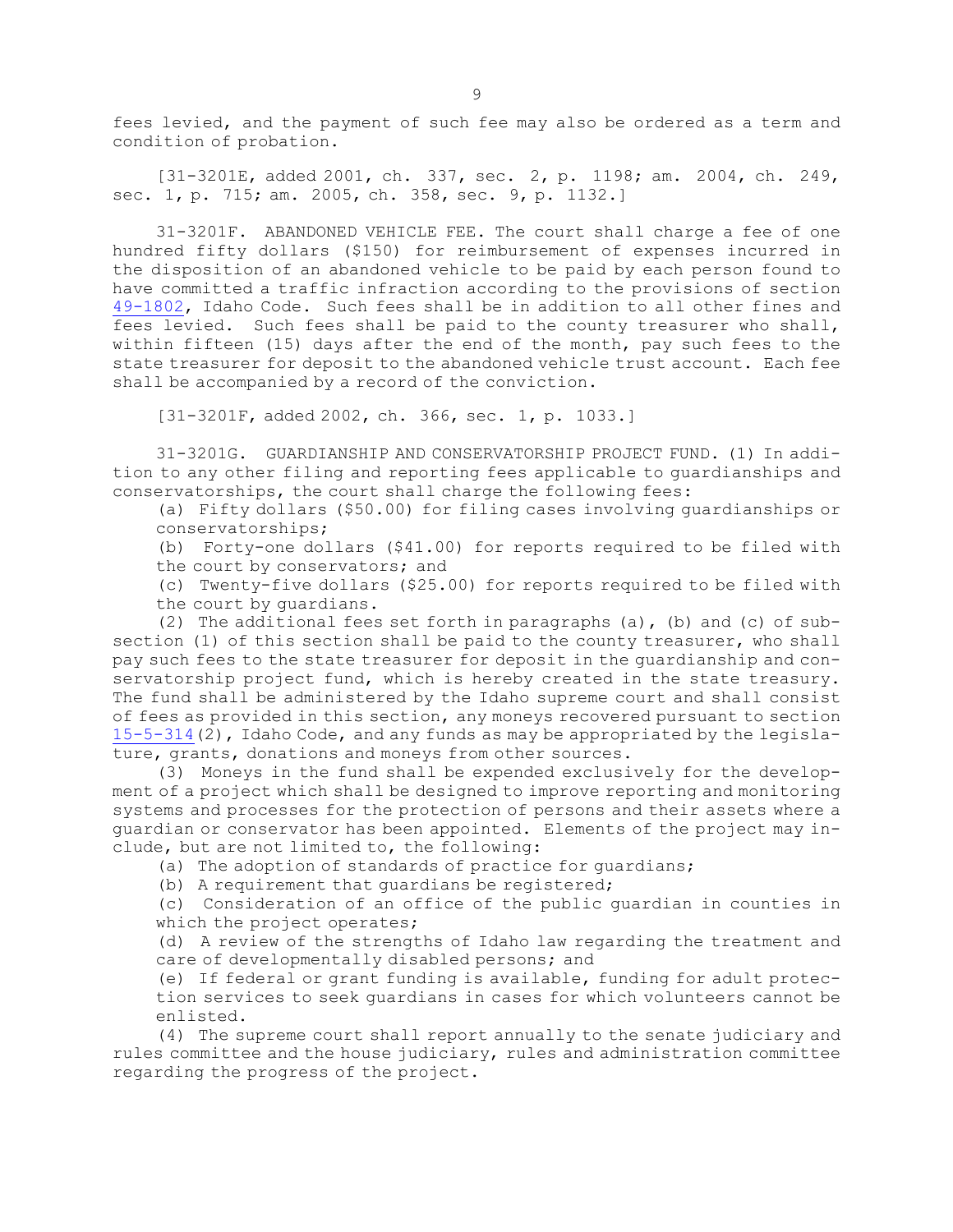[31-3201G, added 2005, ch. 55, sec. 1, p. 209; am. 2014, ch. 164, sec. 6, p. 464.]

31-3201H. SURCHARGE FEE. (1) The court shall charge <sup>a</sup> surcharge fee to be paid by each defendant for each criminal offense or infraction committed on or after April 15, 2010, for which the defendant is found or pleads guilty. Such fee shall be in addition to all other fines and fees levied.

(2) The amount of the surcharge fee shall be as follows:

(a) For each felony, the fee shall be one hundred dollars (\$100);

(b) For each misdemeanor, and for each infraction under section [18-8001](https://legislature.idaho.gov/statutesrules/idstat/Title18/T18CH80/SECT18-8001) or [49-301](https://legislature.idaho.gov/statutesrules/idstat/Title49/T49CH3/SECT49-301), Idaho Code, or each first-time infraction under section  $23-604$  or  $23-949$ , Idaho Code, the fee shall be fifty dollars (\$50.00); and

(c) For each infraction, except each infraction under section [18-8001](https://legislature.idaho.gov/statutesrules/idstat/Title18/T18CH80/SECT18-8001) or [49-301](https://legislature.idaho.gov/statutesrules/idstat/Title49/T49CH3/SECT49-301), Idaho Code, or each first-time infraction under section [23-604](https://legislature.idaho.gov/statutesrules/idstat/Title23/T23CH6/SECT23-604) or [23-949](https://legislature.idaho.gov/statutesrules/idstat/Title23/T23CH9/SECT23-949), Idaho Code, the fee shall be ten dollars (\$10.00).

(3) The fee shall be collected by the clerk of the district court and shall be paid to the county treasurer, who shall, within five (5) days after the end of the month, pay such fees to the state treasurer, who shall deposit eighty percent (80%) of such fees in the state general fund and twenty percent (20%) of such fees in the court technology fund created by section [1-1623](https://legislature.idaho.gov/statutesrules/idstat/Title1/T1CH16/SECT1-1623), Idaho Code.

[31-3201H, added 2010, ch. 205, sec. 3, p. 446; am. 2013, ch. 80, sec. 1, p. 199; am. 2014, ch. 190, sec. 7, p. 513; am. 2016, ch. 34, sec. 1, p. 84; am. 2016, ch. 344, sec. 8, p. 995; am. 2018, ch. 298, sec. 7, p. 713.]

31-3201I. DISTRIBUTION OF PAYMENTS IN CRIMINAL AND INFRACTION CASES. When ordered by the court to make one (1) of the following payments in <sup>a</sup> criminal or infraction case, <sup>a</sup> defendant shall make the payment to the clerk of the court in which the judgment was entered. The judgment shall be satisfied accordingly by entry in the electronic docket of the court, and the clerk of the court shall remit daily all such payments to the county auditor who shall, at least monthly, distribute the payments received as required by statute. The distributions shall first completely satisfy the amounts due in the following order before distribution of payments for any other amounts owed to the court, and any payment applied to <sup>a</sup> category below in which more than one (1) payment was ordered shall be distributed in proportion to the relative amounts of such ordered payments:

(1) Fees for each felony, misdemeanor, and infraction paid pursuant to section  $31-3201A(2)$  $31-3201A(2)$  and  $(3)$ , Idaho Code;

(2) Fines or reimbursements paid for the crime victims compensation account pursuant to section [72-1025](https://legislature.idaho.gov/statutesrules/idstat/Title72/T72CH10/SECT72-1025), Idaho Code;

(3) Misdemeanor probation supervision fees, including court-ordered costs and fees, paid pursuant to section [31-3201D](https://legislature.idaho.gov/statutesrules/idstat/Title31/T31CH32/SECT31-3201D), Idaho Code;

(4) Pretrial release supervision fees paid pursuant to section [31-3201J](https://legislature.idaho.gov/statutesrules/idstat/Title31/T31CH32/SECT31-3201J), Idaho Code;

(5) County drug and mental health fund fees paid pursuant to section [31-3201E](https://legislature.idaho.gov/statutesrules/idstat/Title31/T31CH32/SECT31-3201E), Idaho Code;

(6) Fines paid for the peace officer and detention officer temporary disability fund pursuant to section [72-1105](https://legislature.idaho.gov/statutesrules/idstat/Title72/T72CH11/SECT72-1105), Idaho Code;

(7) Restitution to victims of crime paid and distributed pursuant to section [19-5304](https://legislature.idaho.gov/statutesrules/idstat/Title19/T19CH53/SECT19-5304), Idaho Code, if paid through the clerk of the court;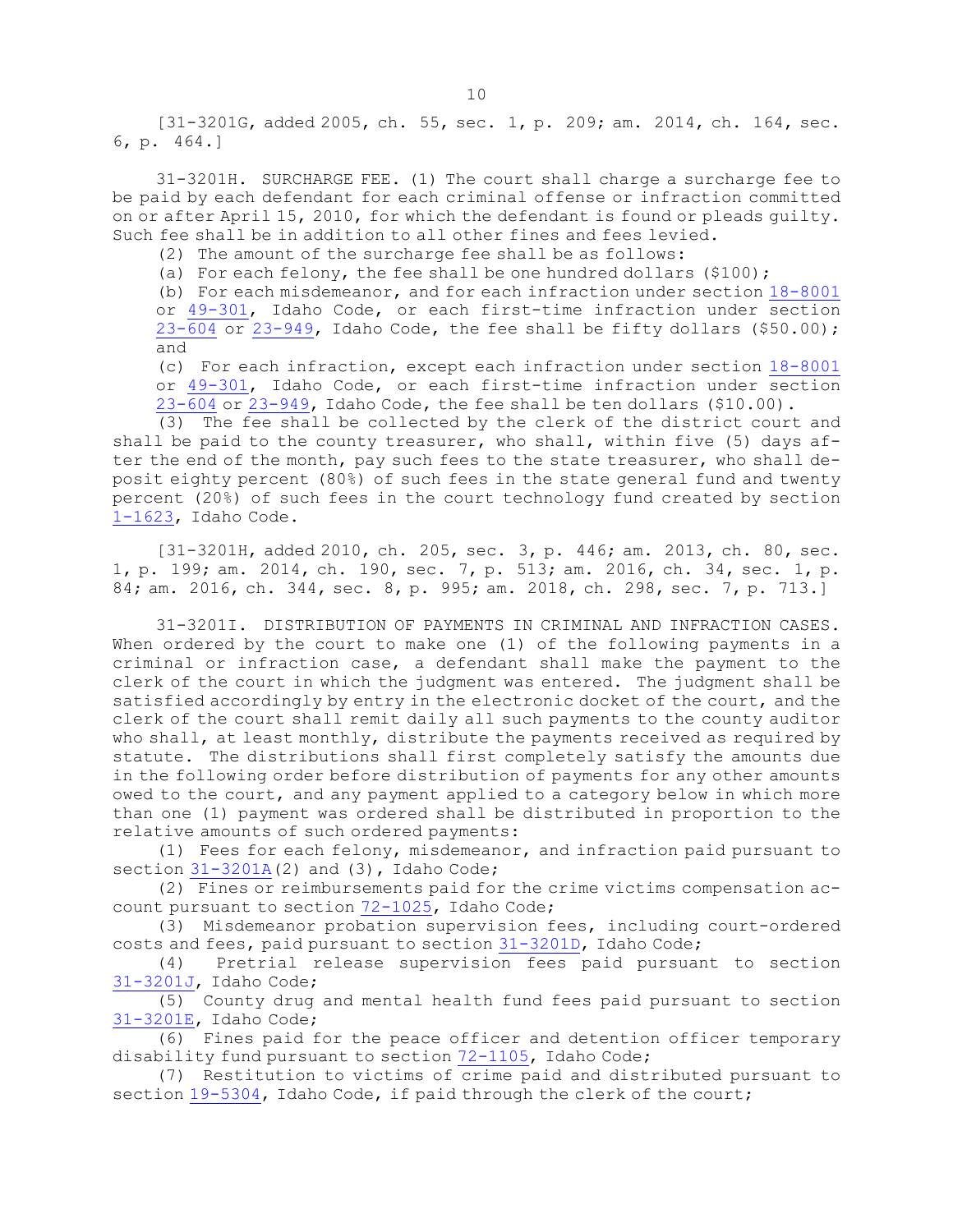(8) Fines entered on behalf of victims in cases of crimes of violence paid pursuant to section [19-5307](https://legislature.idaho.gov/statutesrules/idstat/Title19/T19CH53/SECT19-5307), Idaho Code;

(9) Community service fees paid pursuant to section [31-3201C](https://legislature.idaho.gov/statutesrules/idstat/Title31/T31CH32/SECT31-3201C), Idaho Code;

(10) Victim notification fund fees paid pursuant to section [31-3204](https://legislature.idaho.gov/statutesrules/idstat/Title31/T31CH32/SECT31-3204), Idaho Code;

(11) Court technology fees paid pursuant to section [31-3201](https://legislature.idaho.gov/statutesrules/idstat/Title31/T31CH32/SECT31-3201)(5), Idaho Code;

(12) Surcharge fees paid pursuant to section [31-3201H](https://legislature.idaho.gov/statutesrules/idstat/Title31/T31CH32/SECT31-3201H), Idaho Code;

(13) Peace officers standards and training fees paid pursuant to section [31-3201B](https://legislature.idaho.gov/statutesrules/idstat/Title31/T31CH32/SECT31-3201B), Idaho Code;

(14) Domestic violence court fees paid pursuant to section [32-1410](https://legislature.idaho.gov/statutesrules/idstat/Title32/T32CH14/SECT32-1410), Idaho Code;

(15) Criminal and infraction fines;

(16) Reimbursement for public defender costs paid pursuant to section [19-854](https://legislature.idaho.gov/statutesrules/idstat/Title19/T19CH8/SECT19-854)(7), Idaho Code;

(17) Costs of prosecution ordered as <sup>a</sup> condition of probation and paid pursuant to section  $19-2601$ , Idaho Code, and Idaho criminal rule 33(d)(2);

(18) Domestic violence fines for the domestic violence project account paid pursuant to section [39-6312](https://legislature.idaho.gov/statutesrules/idstat/Title39/T39CH63/SECT39-6312), Idaho Code;

(19) Drug hotline fees paid pursuant to section [37-2735A](https://legislature.idaho.gov/statutesrules/idstat/Title37/T37CH27/SECT37-2735A), Idaho Code;

(20) Additional fish and game fines for the search and rescue fund paid pursuant to section [36-1405](https://legislature.idaho.gov/statutesrules/idstat/Title36/T36CH14/SECT36-1405), Idaho Code;

(21) County administrative surcharge fees paid pursuant to section [31-3201](https://legislature.idaho.gov/statutesrules/idstat/Title31/T31CH32/SECT31-3201)(3), Idaho Code;

(22) Motor vehicle violation surcharge fees and ignition interlock and electronic monitoring fees paid pursuant to sections [18-8008](https://legislature.idaho.gov/statutesrules/idstat/Title18/T18CH80/SECT18-8008) and [18-8010](https://legislature.idaho.gov/statutesrules/idstat/Title18/T18CH80/SECT18-8010), Idaho Code;

(23) Costs for toxicology testing paid pursuant to section  $37-2732C(g)$  $37-2732C(g)$ , Idaho Code;

(24) Costs incurred by law enforcement agencies in investigating controlled substance violations pursuant to [chapter](https://legislature.idaho.gov/statutesrules/idstat/Title37/T37CH27) 27, title 37, Idaho Code, violations of the racketeering act pursuant to section [18-7804](https://legislature.idaho.gov/statutesrules/idstat/Title18/T18CH78/SECT18-7804), Idaho Code, or money laundering and illegal investment provisions of section [18-8201](https://legislature.idaho.gov/statutesrules/idstat/Title18/T18CH82/SECT18-8201), Idaho Code, paid pursuant to section [37-2732](https://legislature.idaho.gov/statutesrules/idstat/Title37/T37CH27/SECT37-2732)(k), Idaho Code;

(25) Restitution for the repair or replacement of simulated wildlife paid pursuant to section [36-1101](https://legislature.idaho.gov/statutesrules/idstat/Title36/T36CH11/SECT36-1101)(b)(8), Idaho Code;

(26) Abandoned vehicle fees paid pursuant to section [31-3201F](https://legislature.idaho.gov/statutesrules/idstat/Title31/T31CH32/SECT31-3201F), Idaho Code; and

(27) Any other amounts paid pursuant to any statutory section not referenced in this section.

[31-3201I, added 2018, ch. 189, sec. 1, p. 414; am. 2019, ch. 217, sec. 2, p. 657; am. 2020, ch. 130, sec. 1, p. 414; am. 2020, ch. 281, sec. 4, p. 820.]

31-3201J. PRETRIAL SUPERVISION FEE. (1) Any person under <sup>a</sup> supervised pretrial release program may be required to pay an amount not more than the maximum monthly misdemeanor probation supervision fee set forth in section [31-3201D](https://legislature.idaho.gov/statutesrules/idstat/Title31/T31CH32/SECT31-3201D), Idaho Code, per month, or such lesser sum as determined by the administrative judge of the judicial district, as <sup>a</sup> pretrial release supervision fee to cover the actual costs of supervising the defendant while in the supervised pretrial release program.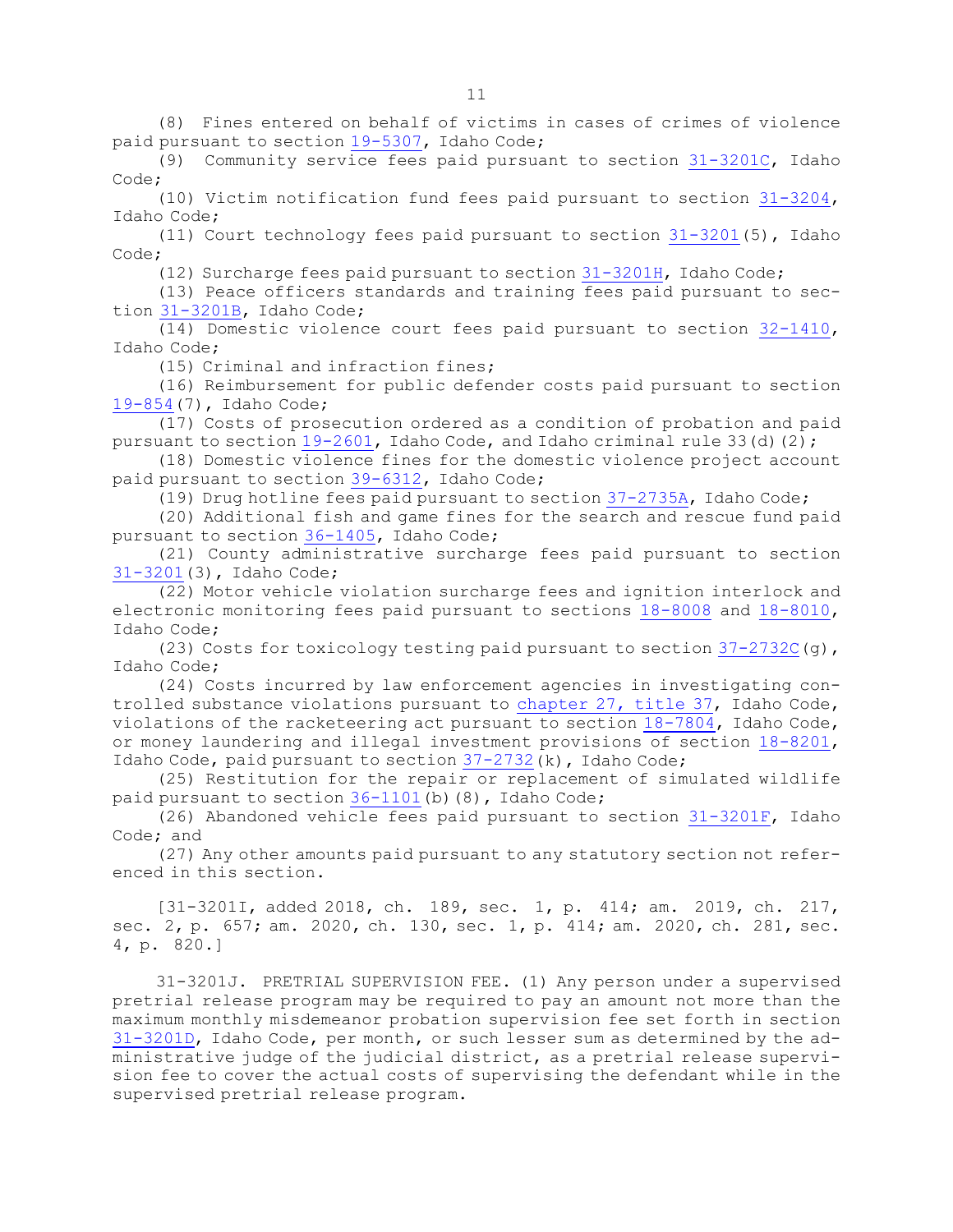(2) <sup>A</sup> defendant shall not be required to pay the pretrial supervision fee authorized in subsection (1) of this section until after <sup>a</sup> judgment of conviction or withheld judgment.

(3) The pretrial supervision fee shall be paid to the clerk of the court, who shall pay such fees to the county treasurer. Such fees shall be used exclusively to cover the costs of the pretrial services provided by the pretrial services agency that has been designated to provide such services.

(4) The court may also order the defendant to pay additional fees to cover the actual costs of electronic monitoring, alcohol testing, or drug testing if such monitoring or testing is <sup>a</sup> condition of the defendant's release. Such additional fees may be paid to the clerk of the court or directly to the provider of the service. If fees are paid to the clerk of the court, the clerk of the court shall pay such fees to the county treasurer and such fees shall be used exclusively to cover the costs for which the additional fees have been ordered.

(5) Based on <sup>a</sup> finding of indigence or other good cause, the court may exempt the defendant from the payment of all or any part of the fees authorized by this section, and no defendant shall be denied release or denied participation in <sup>a</sup> supervised pretrial release program because of an inability to pay the fees authorized by this section. Any unpaid pretrial services fee shall be considered <sup>a</sup> debt owed to the court and may be collected in the manner provided by law for the collection of such debts.

[31-3201J, added 2019, ch. 217, sec. 3, p. 658; am. 2020, ch. 281, sec. 5, p. 821.]

31-3202. CLERK OF DISTRICT COURT -- EXCEPTIONS TO FEE SCHEDULE. In any action instituted in the name of any county auditor, as trustee for the county for the foreclosure of any tax lien, no state stenographer's fee must be charged or received by the clerk of the district court.

[(31-3202) 1917, ch. 36, proviso in sec. 5, p. 83; reen. C.L., sec. 2121a; C.S., sec. 3703; I.C.A., sec. 30-2702.]

31-3203. SHERIFF'S FEES. The board of county commissioners of each respective county shall have the power to set sheriff's fees by <sup>a</sup> resolution of the board for the services herein specified in an amount reasonably related to but not exceeding the actual costs of such service. The sheriff is allowed and may demand and receive such fees. In the event that the board of commissioners does not resolve to set fees by resolution as herein described, the sheriff is allowed and may demand and receive the fees hereinafter specified:

For serving summons and complaint, or any other process by which an action or proceeding is commenced, on each defendant .................... \$10.00

For serving an attachment on property, or levying an execution, except for <sup>a</sup> writ of wage garnishment or financial institution garnishment, or executing an order of arrest, or order for the delivery of personal property ........................................................ \$10.00

For his trouble and expense in taking and keeping possession of and preserving property under attachment or execution, or other process, such sum as the court may order: provided, however, that said sum shall be no more than five dollars (\$5.00) per diem or the reasonable costs incurred by <sup>a</sup> keeper in preserving said property.

For making and issuing <sup>a</sup> keeper's receipt ...................... \$5.00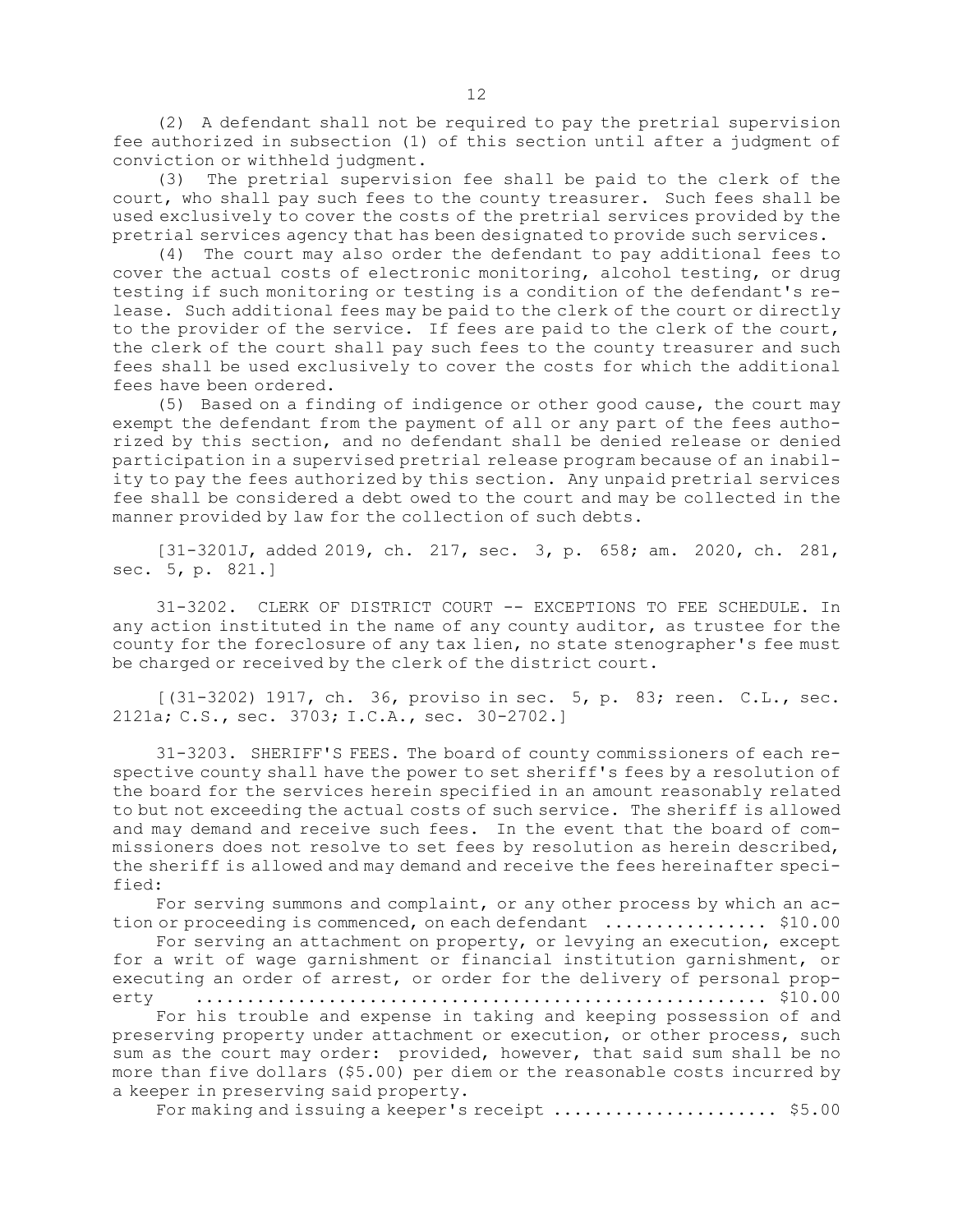For taking <sup>a</sup> bond or undertaking in any case in which he is authorized to take the same ................................................... \$10.00

For copy of and making return on any writ, except for <sup>a</sup> writ of wage garnishment or financial institution garnishment, process or other paper, when demanded or required by law ...................................... \$10.00

For serving every notice, rule or order ............................... \$10.00

For making and posting notices, and advertising property for sale on attachment or execution, or under any judgment or order of sale, exclusive of the costs of publication, each notice, per folio ...................... \$3.00

For serving <sup>a</sup> writ of possession or restitution, putting <sup>a</sup> person in possession of premises and removing the occupant .................. \$10.00

For holding each inquest, or trial of right of property, to include all services in the matter except mileage ............................. \$ 3.00

For serving a subpoena, for each witness summoned ............... \$10.00

For commissions for receiving and paying over money on execution or other process, when land or personal property has been levied on and sold, on the first one thousand dollars  $(91,000)$ , two percent  $(2%)$ ; on all sums above that amount, one percent (1%); but in no case of sale of real estate shall his commission exceed the sum of .................................... \$100.00

When the amount of such sale is credited on the debt and no money is transferred, then one-half (1/2) of such commission.

For commissions for receiving and paying over money on execution without levy, except for <sup>a</sup> writ of wage garnishment or financial institution garnishment, or where lands or goods levied on are not sold, on the first one thousand dollars  $(91,000)$ , one and one-half percent  $(1\ 1/2\%)$ ; and one-half  $(1/2)$  of one percent  $(1)$ ) on all over that sum, but not to exceed in any case .......................................................... \$75.00

The fees herein allowed for the levy of an execution, costs for advertising and percentage for making or collecting the money on execution, must be collected from the judgment debtor by virtue of such execution, in the same manner as the sum therein directed to be made.

| For drawing and executing a sheriff's deed, including the acknowledg-                       |
|---------------------------------------------------------------------------------------------|
|                                                                                             |
| For executing a certificate of sale, exclusive of the filing and record-                    |
|                                                                                             |
| For making every arrest in a criminal proceeding $\ldots \ldots \ldots \ldots$ \$5.00       |
| For summoning each juror $\dots\dots\dots\dots\dots\dots\dots\dots\dots\dots\dots$ . \$1.00 |
| For serving a subpoena in a criminal action or proceeding, for each wit-                    |
|                                                                                             |

For traveling to serve any summons and complaint, or any other process, except for <sup>a</sup> writ of wage garnishment or financial institution garnishment, by which an action or proceeding is commenced, notice, rule, order, subpoena, venire, attachment on property, to levy an execution, to post notice of sale, to sell property under execution or other order of sale, or execute an order of arrest, or order for the delivery of personal property, writ of possession or restitution, to hold inquest or trial of right of property, for each mile actually and necessarily traveled for the first twenty-five (25) miles no charge shall be allowed, and for any miles traveled over twenty-five (25) miles, even if process is not served, the following shall be allowed, in going only  $\dots\dots\dots\dots\dots\dots\dots\dots\dots\dots\dots\dots\dots\dots\dots\dots$ .

For traveling to execute any warrant of arrest, subpoena, venire or other process in criminal cases, or for taking <sup>a</sup> prisoner from prison, before <sup>a</sup> court or magistrate, or for taking <sup>a</sup> prisoner from the place of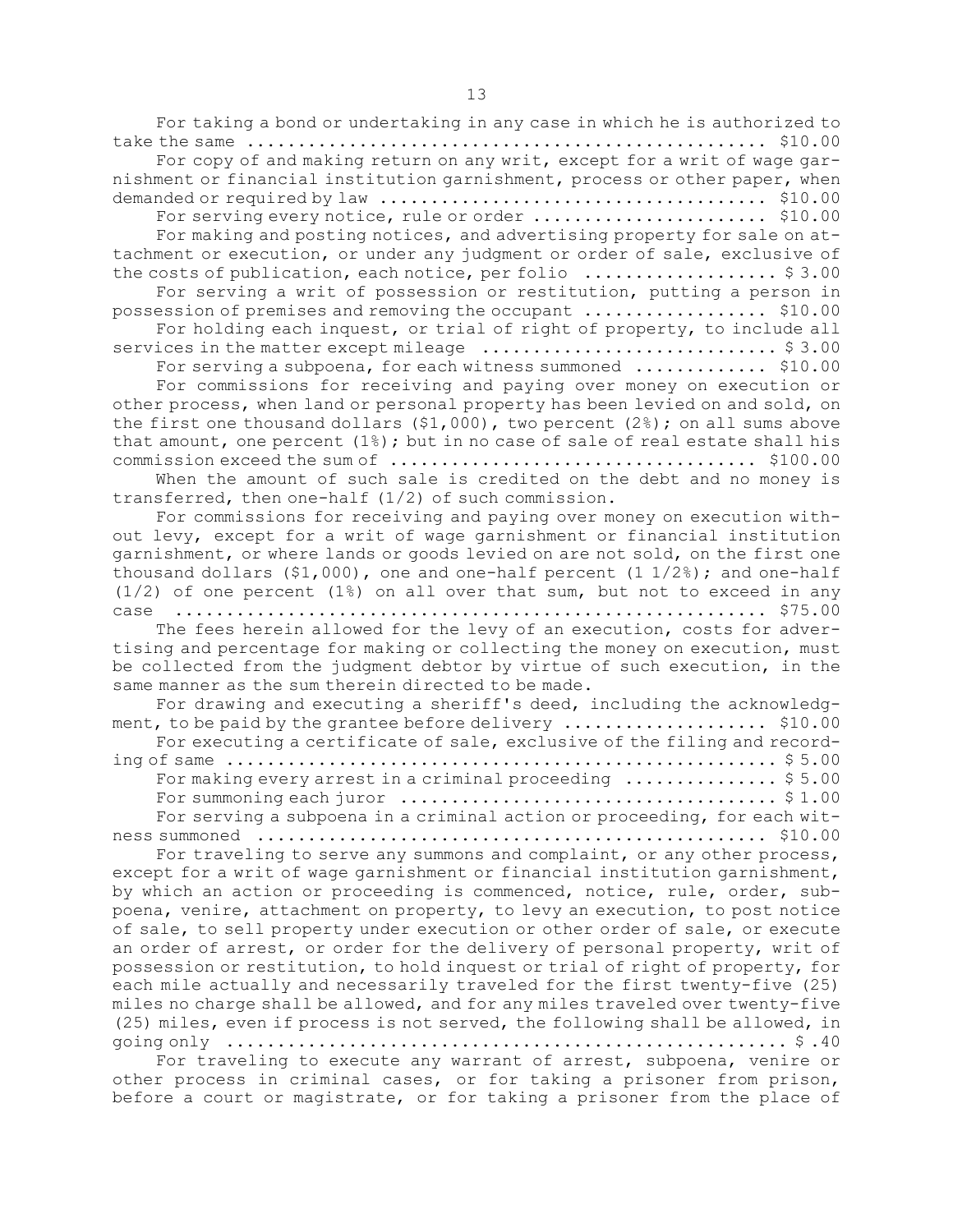arrest to prison, or before <sup>a</sup> court or magistrate, for each mile actually and necessarily traveled, in going only ................................ \$ .40

For each additional prisoner taken at the same time, per mile ..... \$ .25

But if any two (2) or more papers be required to be served in the same action or proceeding, civil or criminal, or be in the possession of the sheriff for service at the same time, and in the same direction, one (1) mileage only shall be charged; and in serving a subpoena, venire, process or paper, when two (2) or more jurors, witnesses, parties or persons to be served reside or are found in the same direction, traveling fees must be charged only for the most distant; and only one (1) mileage per day must be charged for taking <sup>a</sup> prisoner from prison before <sup>a</sup> court or magistrate; and constructive mileage must in no case be charged or allowed.

For all services under the election laws, the same mileage and fees as in this chapter provided for similar services.

For postage and processing of each mail renewal class <sup>D</sup> driver's license authorized pursuant to section [49-319](https://legislature.idaho.gov/statutesrules/idstat/Title49/T49CH3/SECT49-319), Idaho Code ........................... \$1.00

For wage and financial institution garnishment, the board of county commissioners shall set sheriff's fees as set forth in section [11-729](https://legislature.idaho.gov/statutesrules/idstat/Title11/T11CH7/SECT11-729), Idaho Code.

[(31-3203) 1890-1891, p. 174, sec. 2; reen. 1899, p. 116, sec. 2; modified by 1899, p. 340, sec. 5; compiled R.C., sec. 2122; am. 1911, ch. 197, sec. 1, p. 660; compiled and reen. C.L., sec. 2122; C.S., sec. 3704; am. 1929, ch. 83, sec. 2, p. 134; I.C.A., sec. 30-2703; am. 1943, ch. 171, sec. 1, p. 359; am. 1961, ch. 17, sec. 1, p. 18; am. 1967, ch. 287, sec. 1, p. 797; am. 1973, ch. 2, sec. 5, p. 4; am. 1974, ch. 109, sec. 1, p. 1252; am. 1982, ch. 173, sec. 1, p. 457; am. 1983, ch. 58, sec. 1, p. 135; am. 1992, ch. 68, sec. 1, p. 202; am. 1995, ch. 76, sec. 1, p. 205; am. 2003, ch. 39, sec. 1, p. 159; am. 2017, ch. 303, sec. 10, p. 813.]

31-3204. VICTIM NOTIFICATION -- FEE. The court shall charge <sup>a</sup> fee of fifteen dollars (\$15.00) for victim notification purposes to be paid by each person found guilty of each felony, misdemeanor or infraction under section [18-8001](https://legislature.idaho.gov/statutesrules/idstat/Title18/T18CH80/SECT18-8001) or [49-301](https://legislature.idaho.gov/statutesrules/idstat/Title49/T49CH3/SECT49-301), Idaho Code, or first-time infraction under section [23-604](https://legislature.idaho.gov/statutesrules/idstat/Title23/T23CH6/SECT23-604) or [23-949](https://legislature.idaho.gov/statutesrules/idstat/Title23/T23CH9/SECT23-949), Idaho Code, except when the court orders such fee waived because the person is indigent and unable to pay such fee. Such fee shall be in addition to all other fines and fees levied. Such fee shall be paid to the county treasurer who shall, within five (5) days after the end of the month, pay such fees to the state treasurer for deposit in the state victim notification fund established in section [67-2912](https://legislature.idaho.gov/statutesrules/idstat/Title67/T67CH29/SECT67-2912), Idaho Code.

[31-3204, added 2012, ch. 114, sec. 1, p. 316; am. 2014, ch. 335, sec. 1, p. 828; am. 2016, ch. 344, sec. 9, p. 996; am. 2018, ch. 298, sec. 8, p. 713.]

31-3205. RECORDER'S FEES. (1) The county recorder is allowed and may receive for his services the following fees to be paid him by the party procuring his services:

(a) Except as otherwise set forth in this section, for recording every instrument, paper or notice, for the first page ............... \$10.00 For each additional page ..................................... \$3.00 (b) For recording each of the following types of instruments, provided such instrument is thirty (30) pages or less: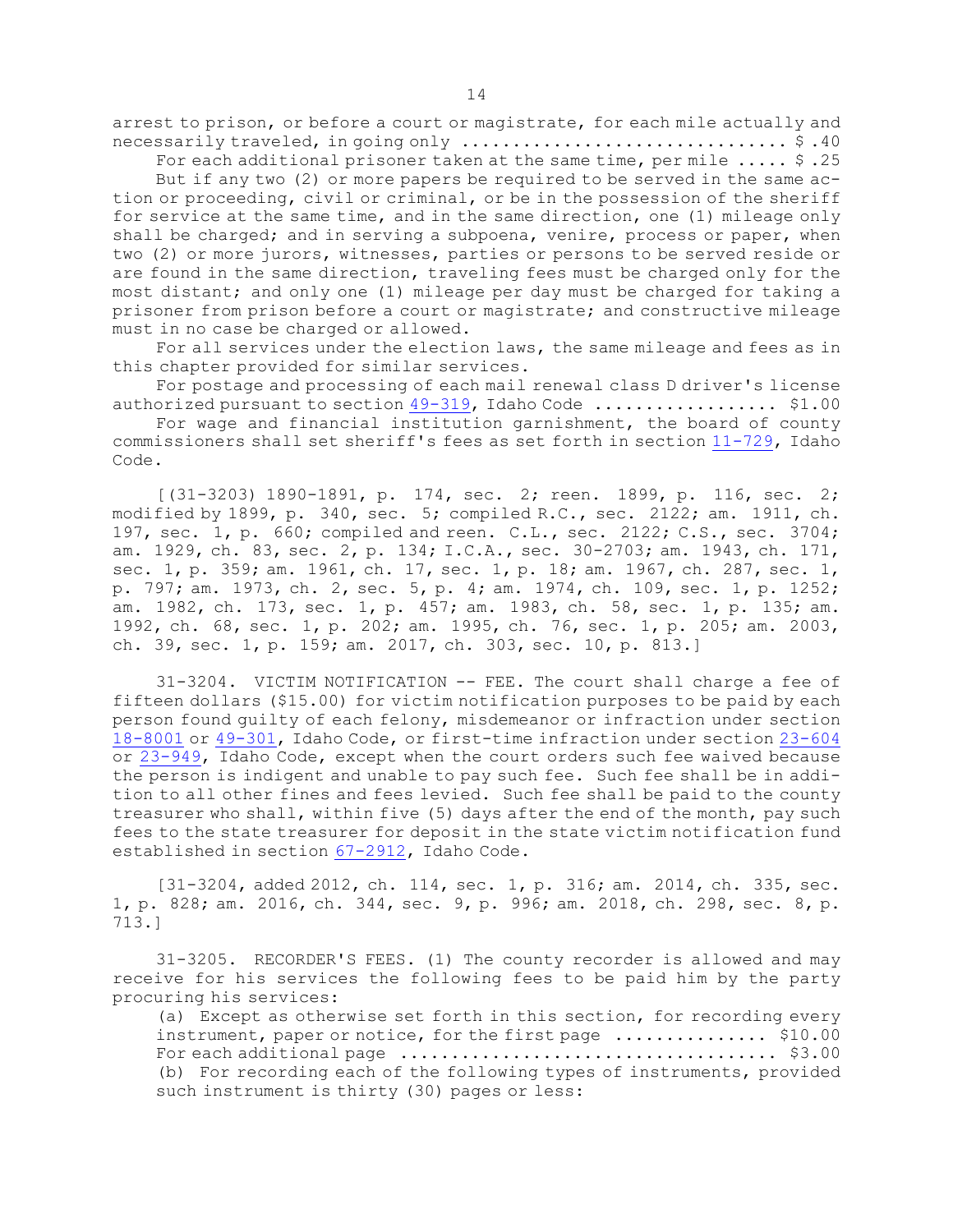(i) Deeds, grants and transfers of title to real property ................................................. \$15.00 (ii) Trust deeds or mortgages of real property, including fixture filings, security agreements and assignments of leases and rents if contained within the same instrument for recording .... \$45.00 (iii) Reconveyances of trust deeds, reconveyances of trust deeds that include <sup>a</sup> substitution of trustee if contained within the same instrument for recording, and releases of mortgages . \$15.00 (iv) Substitution of <sup>a</sup> trustee ......................... \$10.00 (v) Powers of attorney  $\dots\dots\dots\dots\dots\dots\dots\dots\dots\dots$ . \$25.00 For each additional page beyond thirty (30) pages for an instrument listed in this paragraph ..................................... \$3.00 (c) For electronic copies (as defined in subsection (2) of this section) requested on <sup>a</sup> recurring basis, for each page or image ........ 5¢ (d) For copies of any record or paper, for each page ............ \$1.00 (e) For each certificate under seal, when required ............. \$1.00 (f) For release or assignment where more than one (1) document is released or assigned in the same instrument, for each additional release or assignment ............................................... \$1.00 (g) For recording every town plat or map, for the first one hundred (100) lots or less .......................................... \$11.00 For each additional lot ......................................... 5¢ (h) For taking acknowledgments, including seal ................ \$1.00 (i) For filing a survey, for each page  $\dots\dots\dots\dots\dots\dots\dots\dots$ . \$5.00 (j) For making <sup>a</sup> copy of <sup>a</sup> survey or highway right-of-way plat ... \$4.00 (k) For issuing marriage license, filing, recording and indexing the certificate of marriage and taking and filing affidavits required in issuance of the license ..................................... \$11.00 (l) For administering an oath, including jurat ................ \$1.00 And certifying the same when required, an additional fee of ..... \$1.00 (m) For comparing and certifying <sup>a</sup> prepared copy of <sup>a</sup> file or record in his office, for each page ....................................... 50¢ (n) For each certificate under seal, an additional fee of ....... \$1.00

(2) Electronic copies shall include copies provided via internet download, on <sup>a</sup> compact disc, zip disc, floppy disc, or other electronic means. The county recorder shall provide electronic copies if the record is maintained in electronic form and if the person specifically requests an electronic copy.

(3) For duplication of recorded documents in paper, microfilm or microfiche format requested on <sup>a</sup> recurring basis in excess of one hundred (100) pages, the fee shall be negotiated between the county recorder and the purchaser of records. The fee shall not exceed the costs to the county recorder for the retrieval and duplication of the record. These negotiated fees shall be recommended by the county recorder and approved by the board of county commissioners. Any existing agreements for duplication of paper, microfilm or microfiche documents in excess of one hundred (100) pages are hereby ratified and approved. Any negotiated fees shall remain in effect until such time as either party requests <sup>a</sup> review of the fee.

(4) All instruments delivered to the county recorder for record shall be recorded rather than filed with the exception of plats, surveys, corner records, and instruments under the uniform commercial code.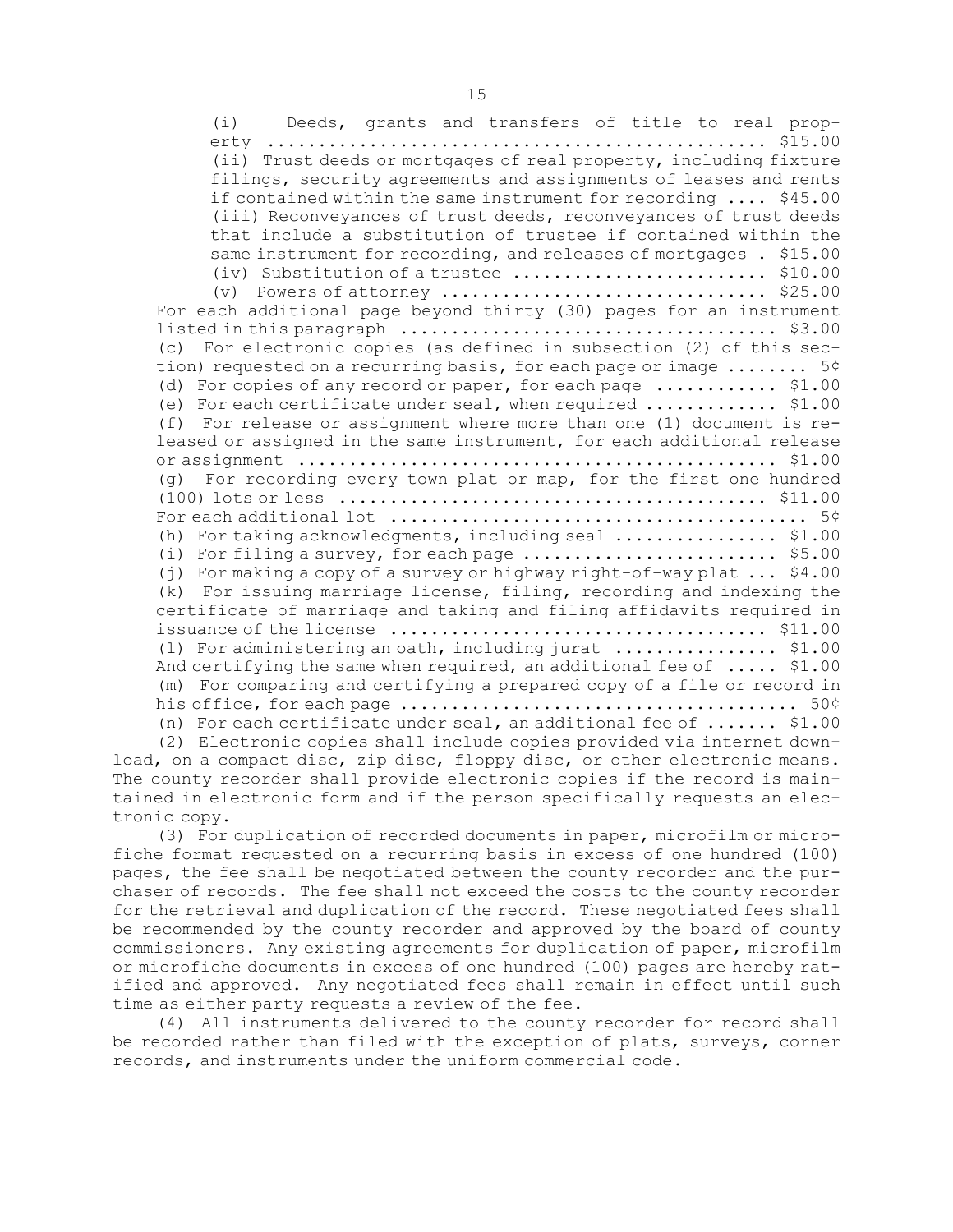(5) For all other services as recorder, not enumerated herein, the fee shall be as fixed in the statute requiring the service or the same fee as allowed the clerk of the district court for like service.

(6) <sup>A</sup> page shall not exceed fourteen (14) inches in length nor eight and one-half (8 1/2) inches in width. Each page shall be typewritten or be in legible writing. The recording fee to be charged for maps, sketches, drawings or other instruments except plats larger than the size permitted in this subsection for a page shall be two cents  $(2<sup>c</sup>)$  per square inch.

[(31-3205) 1890-1891, p. 174, sec. 4; reen. 1899, p. 116, sec. 4; modified by 1899, p. 405; compiled R.C., sec. 2124; am. 1911, ch. 173, sec. 1, p. 507; compiled and reen. C.L., sec. 2124; C.S., sec. 3706; I.C.A., sec. 30-2705; am. 1935, ch. 105, sec. 1, p. 254; am. 1949, ch. 168, sec. 1, p. 364; am. 1951, ch. 251, sec. 1, p. 540; am. 1959, ch. 72, sec. 1, p. 157; am. 1967, ch. 272, sec. 6, p. 745; am. 1969, ch. 199, sec. 1, p. 574; am. 1976, ch. 281, sec. 3, p. 963; am. 1979, ch. 61, sec. 1, p. 163; am. 1981, ch. 293, sec. 1, p. 613; am. 1982, ch. 275, sec. 1, p. 706; am. 1984, ch. 29, sec. 1, p. 50; am. 1986, ch. 14, sec. 1, p. 55; am. 1987, ch. 29, sec. 1, p. 38; am. 1994, ch. 364, sec. 1, p. 1139; am. 2006, ch. 286, sec. 1, p. 882; am. 2008, ch. 111, sec. 1, p. 313; am. 2010, ch. 137, sec. 1, p. 291; am. 2013, ch. 280, sec. 1, p. 728; am. 2017, ch. 237, sec. 1, p. 583; am. 2018, ch. 187, sec. 1, p. 411; am. 2022, ch. 43, sec. 1, p. 112.]

31-3206. RECORDER -- EXCEPTIONS TO FEE SCHEDULE. Each county recorder shall record, free of charge, all clear lists of lands granted to the state by the United States.

[(31-3206) 1911, ch. 63, part of sec. 1, p. 184; compiled and reen. C.L., sec. 2124a; C.S., sec. 3707; am. 1921, ch. 13, sec. 1, p. 12; I.C.A., sec. 30-2706.]

31-3207. AUDITOR'S FEES. For services as county auditor, not enumerated in this chapter, the fee fixed by the statute requiring the service shall be charged and collected, or the same fee as allowed the county recorder as provided by section [31-3205](https://legislature.idaho.gov/statutesrules/idstat/Title31/T31CH32/SECT31-3205), Idaho Code, shall be charged and collected.

[(31-3207) 1890-1891, p. 174, sec. 4; reen. 1899, p. 116, sec. 4; modified by 1899, p. 405; compiled R.C., sec. 2124; reen. 1911, ch. 173, sec. 1, p. 567; compiled and reen. C.L., sec. 2124b; C.S., sec. 3708; I.C.A., sec. 30-2707; am. 1989, ch. 72, sec. 1, p. 116.]

31-3211. FEES TO BE PREPAID -- EXCEPTION -- PENALTY FOR OFFICIAL DERE-LICTION. The officers mentioned in this title are not in any case, except for the state or county, to perform any official services unless upon prepayment of the fees prescribed for such services by law, except as in the succeeding sections provided: provided further, that the attorney-general or any prosecuting attorney may cause subpoenas to be issued on behalf of the state, without paying or tendering fees in advance to any officers, and on such payment the officer must perform the services required.

For every failure or refusal to perform official duty when the fees are tendered, the officer is liable on his official bond.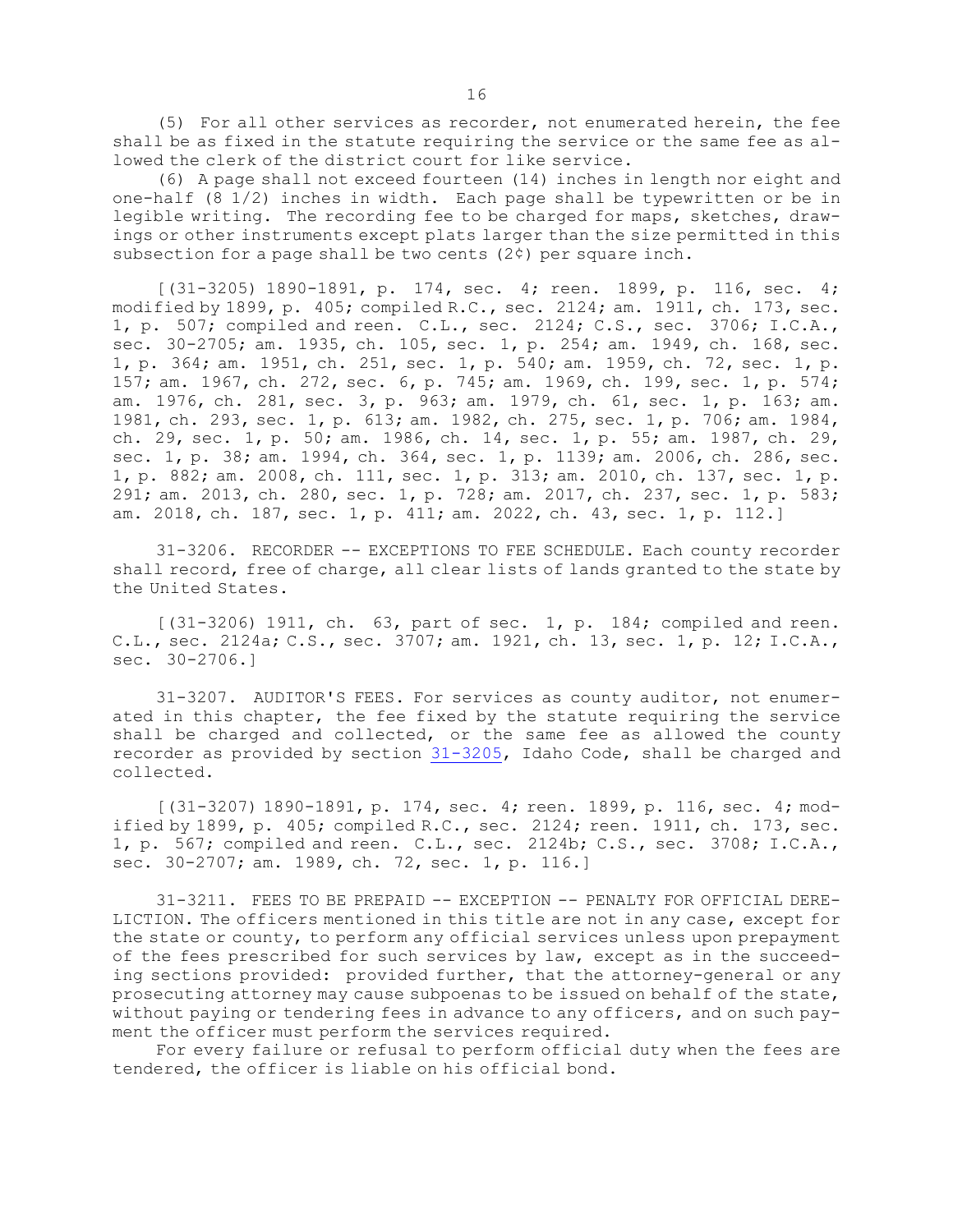[(31-3211) R.S., sec. 2137; modified by R.S., sec. 2146; am. and reen. R.C. & C.L., sec. 2128; C.S., sec. 3712; I.C.A., sec. 30-2711.]

31-3212. EXCEPTIONS TO FEE SCHEDULE -- HABEAS CORPUS -- STATE OR ANY COUNTY OF IDAHO <sup>A</sup> PARTY -- COST OF TRANSCRIPTS. (1) No filing or recording fee of any kind shall be charged or received by any county officer mentioned in this chapter for duties performed or services rendered in proceedings in habeas corpus, unless the habeas corpus petitioner is <sup>a</sup> prisoner as defined in section [31-3220A](https://legislature.idaho.gov/statutesrules/idstat/Title31/T31CH32/SECT31-3220A), Idaho Code.

(2) County officers shall not charge any fee against, or receive any compensation whatever from, the state or any county of Idaho for any services rendered in any action or proceeding in which the state of Idaho, or any state board, or state officer in his official capacity, or any county of Idaho, or county officer in his official capacity, is <sup>a</sup> party.

(3) If the habeas corpus petitioner or appellant is <sup>a</sup> prisoner, and is not an indigent prisoner as defined in section [31-3220A](https://legislature.idaho.gov/statutesrules/idstat/Title31/T31CH32/SECT31-3220A), Idaho Code, the prisoner may be required to pay all or part of the filing fees on appeal as set forth in sections [31-3201](https://legislature.idaho.gov/statutesrules/idstat/Title31/T31CH32/SECT31-3201) and [31-3201A](https://legislature.idaho.gov/statutesrules/idstat/Title31/T31CH32/SECT31-3201A), Idaho Code. If the appellant is an indigent prisoner, as found by the court under section [31-3220A](https://legislature.idaho.gov/statutesrules/idstat/Title31/T31CH32/SECT31-3220A), Idaho Code, the transcript on appeal will be paid for as provided in section  $1-1105(2)$  $1-1105(2)$ , Idaho Code.

(4) In habeas corpus cases on appeal to the supreme court of the state of Idaho, in which the appellant is not <sup>a</sup> prisoner but is otherwise restrained of his liberty by any public officer, the transcript for use on the appeal will be paid for by the appellant. If the appellant under this paragraph is indigent, the transcript and/or record for use on the appeal will be paid for in the manner as provided in section [1-1105](https://legislature.idaho.gov/statutesrules/idstat/Title1/T1CH11/SECT1-1105)(2), Idaho Code.

(5) In habeas corpus cases on appeal to the supreme court of the state of Idaho, in which the custody of children is in controversy, the appellant, unless he be indigent, shall pay for the record on appeal. If the appellant under this paragraph is indigent, the record and/or transcript will be paid for as provided in section  $1-1105(2)$  $1-1105(2)$ , Idaho Code.

[(31-3212) R.S., sec. 2138; am. 1901, p. 162, sec. 1; reen. R.C. & C.L., sec. 2129; C.S., sec. 3713; I.C.A., sec. 30-2712; am. 1967, ch. 52, sec. 1, p. 98; am. 1982, ch. 281, sec. 1, p. 715; am. 1996, ch. 420, sec. 5, p. 1401.]

31-3213. PENSIONERS EXEMPT FROM PAYING FEE -- PENALTY FOR CHARGING. No judge or clerk of court, county clerk, county auditor or any other county officer shall be allowed to charge any honorably discharged male or female veteran who had active service in any war or conflict officially engaged in by the government of the United States or their dependents or legal representative thereof, any fee for administering any oath or giving any official certificate for the procuring of any pension, bounty or back pay, nor for administering any oath or oaths and giving the certificate required upon any voucher for collection of periodical dues from the pension agent, nor any fee for services rendered in perfecting any voucher. Any such officer who may require and accept fees for such services shall be deemed guilty of <sup>a</sup> misdemeanor, and on conviction thereof shall be fined in any sum not less than ten dollars (\$10.00) nor more than fifty dollars (\$50.00).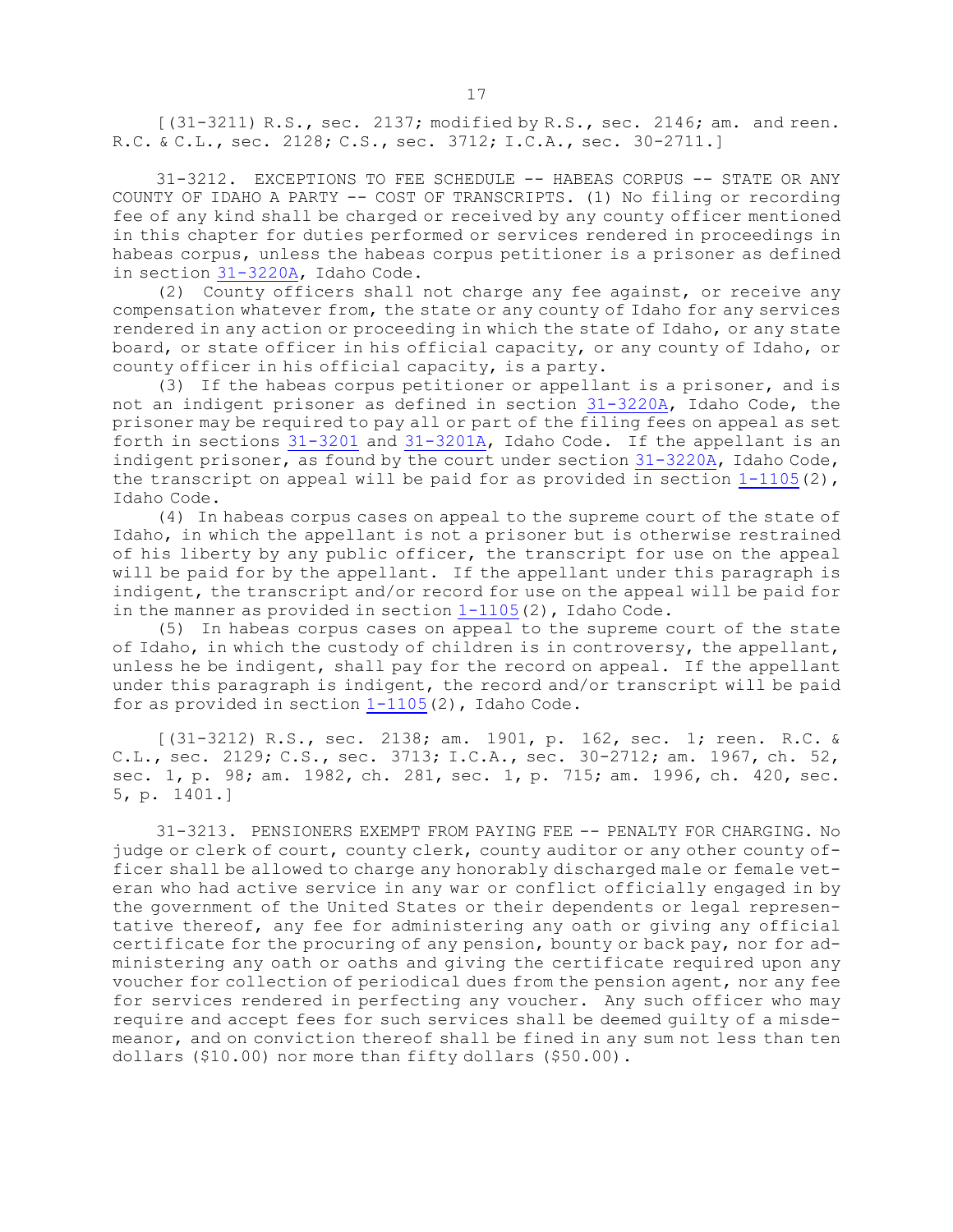[(31-3213) 1895, p. 36, secs. 1, 2; reen. 1899, p. 242, secs. 1, 2; reen. R.C. & C.L., sec. 2129a; C.S., sec. 3714; I.C.A., sec. 30-2713; am. 1969, ch. 24, sec. 1, p. 48.]

31-3214. TABLE OF FEES -- OFFICERS TO PUBLISH -- PENALTY FOR NE-GLECT. Every officer whose fees are herein ascertained must publish and set up in his office fair tables of his fees, according to this title, within one (1) month after he enters upon the duties of his office, in some conspicuous place, for inspection of all persons who have business in his office, upon pain of forfeiting for each day a sum not exceeding twenty dollars (\$20.00), which may be recovered by any person by action before any justice of the peace of the same county, with costs.

[(31-3214) R.S., sec. 2139; reen. R.C. & C.L., sec. 2130; C.S., sec. 3715; I.C.A., sec. 30-2714.]

31-3215. EXECUTION FOR FEES. If any clerk, sheriff, justice of the peace, or constable, shall not have received any fees which may be due him for services rendered in any suit or proceeding, he may have execution therefor, in his own name, against the party from whom they are due, to be issued from the court in which the action is pending.

[(31-3215) R.S., sec. 2140; reen. R.C. & C.L., sec. 2131; C.S., sec. 3716; I.C.A., sec. 30-2715; am. 1970, ch. 120, sec. 13, p. 284.]

31-3217. LIMITATION ON MILEAGE OF OFFICER. When any sheriff, constable or coroner serves more than one (1) process in the same case, not requiring more than one (1) journey from his office, he shall receive mileage only for the most distant service.

[(31-3217) R.S., sec. 2142; reen. R.C. & C.L., sec. 2133; C.S., sec. 3718; I.C.A., sec. 30-2717.]

31-3218. RECEIPT FOR FEES. Every officer upon receiving any fees for official duty or services, may be required by the person making the same to make out in writing and deliver to such person <sup>a</sup> particular account of such fees, specifying for what they respectively accrued, and shall receipt for the same; and if he refuses or neglects to do so, when required, or shall receive illegal fees, he shall be liable to the party paying for three (3) times the amount so paid.

[(31-3218) R.S., sec. 2144; reen. R.C. & C.L., sec. 2134; C.S., sec. 3719; I.C.A., sec. 30-2718.]

31-3219. PHOTOGRAPHIC COPIES OF RECORDS -- FEES. The county recorder, and the clerk of the district court, is allowed, and may receive for his services, the following fees, to be paid him by the party procuring his services:

For photographic copies of any record the sum of \$1.00 per page.

[31-3219, added 1957, ch. 166, sec. 1, p. 300; am. 1959, ch. 66, sec. 1, p. 138.]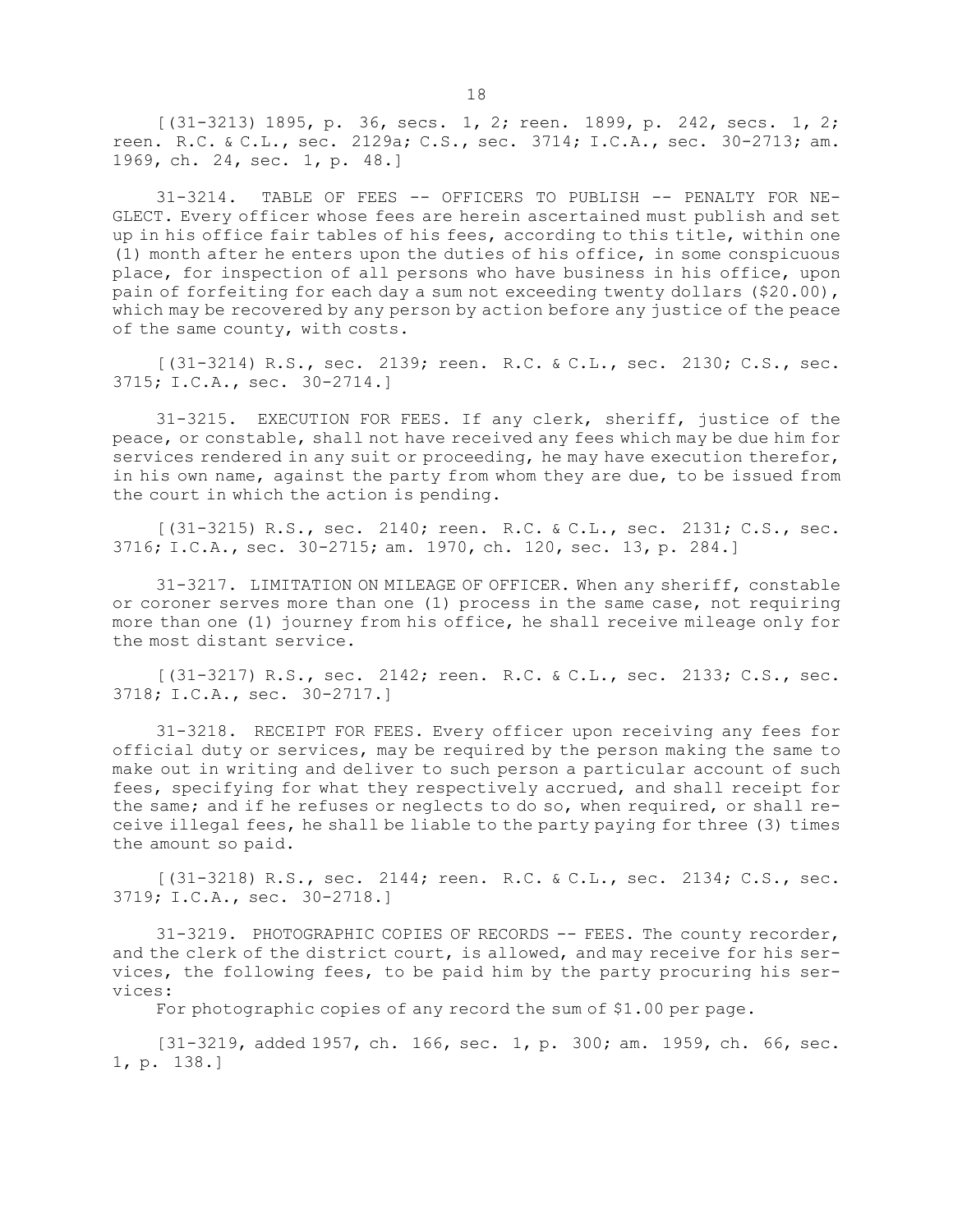31-3220. INABILITY TO PAY FEES -- DEFINITIONS -- AFFIDAVIT. (1) For purposes of this section, the following definitions shall apply:

(a) "Action" means any civil suit, action, proceeding or appeal of any such action, including <sup>a</sup> habeas corpus action, but excluding proceedings brought pursuant to [chapter](https://legislature.idaho.gov/statutesrules/idstat/Title19/T19CH49) 49, title 19, Idaho Code.

(b) "Court" means the district court (including its magistrates division), the court of appeals of Idaho or the supreme court of Idaho.

(c) "Frivolous" means <sup>a</sup> claim which has no arguable basis in law or fact, or is substantially similar to <sup>a</sup> previous claim that has been dismissed with prejudice or is barred by res judicata or collateral estoppel.

(d) "Indigent" means <sup>a</sup> person who is not <sup>a</sup> prisoner, as defined in section [31-3220A](https://legislature.idaho.gov/statutesrules/idstat/Title31/T31CH32/SECT31-3220A), Idaho Code, and who is found by the court to be unable to pay fees, costs or give security for the purpose of prepayment of fees, costs or security in <sup>a</sup> civil action.

(e) "Malicious" means <sup>a</sup> claim which appears to be intended solely to harass the party.

(2) The court may authorize the commencement or defense of any action without prepayment of fees, costs or security, by any indigent person not a prisoner, providing:

(a) The person files an affidavit that he is indigent as provided in subsection (3) of this section, and unable to pay fees, costs or give security; and

(b) The court finds, after informal inquiry, that the person is indigent for the purpose of prepayment of fees, costs or security.

- (3) The affidavit shall contain complete information as to:
- (a) The person's identity;
- (b) The nature and amount of his income;
- (c) His spouse's income;
- (d) The real and personal property owned;
- (e) His cash or checking accounts;
- (f) His dependents;
- (g) His debts;
- (h) His monthly expenses;
- (i) The nature of the action;
- (j) The affiant's belief that he is entitled to redress.

The affidavit shall also contain the following statements: "I am unable to pay the court costs. <sup>I</sup> verify that the statements made in this affidavit are true and correct." The affidavit shall be sworn as required by law.

(4) No fees, costs or security shall be waived at the commencement of an action if the court finds and certifies in writing that the action is frivolous, malicious or otherwise not taken in good faith.

(5) Upon the filing of an affidavit as set forth in this section and <sup>a</sup> finding that the person is indigent, the court may direct that the expense of printing the record and/or transcript for use on appeal be paid out of the district court fund of the county in which the action was filed.

(6) The officers of the court shall issue and serve all process, and perform all duties in cases in which the person is found by the court to be indigent. Witnesses shall attend as in other cases, and the same remedies shall be available in other civil cases. Payment of fees for service of process and witnesses, where required, shall be paid out of the district court fund of the county in which the action is filed.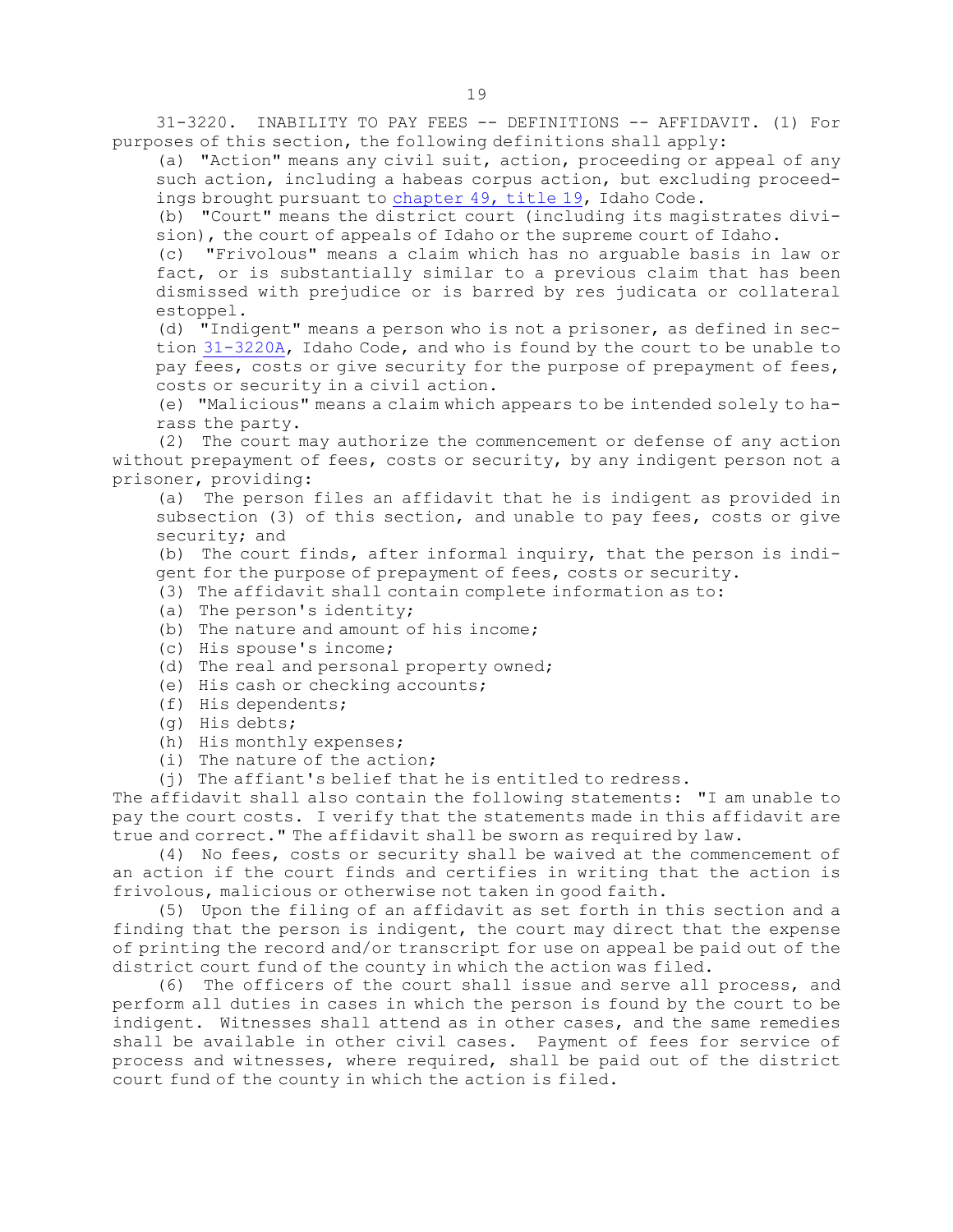(7) The court may retroactively require payment for any fees, costs or security which may have been waived in the action if the court finds that any allegation contained in the affidavit of inability to pay fees is untrue, or if the court is satisfied that the action is frivolous or malicious.

(8) Judgment may be entered for attorney fees and costs at the conclusion of the action as in other cases. If the cost of the transcript or printed record has been paid out of the district court fund for the prevailing party, that party may be taxed in favor of the district court fund.

[31-3220, added 1977, ch. 228, sec. 1, p. 680; am. 1979, ch. 222, sec. 1, p. 617; am. 1996, ch. 420, sec. 6, p. 1402.]

31-3220A. PRISONER PAYMENT OF FEES AT TIME OF FILING OF ACTION -- PAR-TIAL PAYMENT OF FEES -- DISMISSAL OF ACTION. (1) For the purposes of this section, the following definitions shall apply:

(a) "Action" means <sup>a</sup> civil suit, action, proceeding, or appeal of any such action, including habeas corpus, but excluding proceedings brought pursuant to [chapter](https://legislature.idaho.gov/statutesrules/idstat/Title19/T19CH49) 49, title 19, Idaho Code.

(b) "Inmate account" means an account managed by officials of state, local or private correctional facilities, as defined in section [18-101A](https://legislature.idaho.gov/statutesrules/idstat/Title18/T18CH1/SECT18-101A), Idaho Code, to which the prisoner has access to purchase personal property from the correctional facility's commissary in addition to property and supplies provided by the county, state or private correctional facility to meet the prisoner's basic needs.

(c) "Prisoner" shall have the meaning provided in section [18-101A](https://legislature.idaho.gov/statutesrules/idstat/Title18/T18CH1/SECT18-101A), Idaho Code.

(2) <sup>A</sup> prisoner who seeks to file an action with partial payment of court fees required in sections [31-3201](https://legislature.idaho.gov/statutesrules/idstat/Title31/T31CH32/SECT31-3201) and [31-3201A](https://legislature.idaho.gov/statutesrules/idstat/Title31/T31CH32/SECT31-3201A), Idaho Code, shall file the following at the time of filing of an action:

(a) <sup>A</sup> motion to proceed on partial payment of court fees under this section;

(b) An affidavit of inability to pay all court fees at the time of filing the action, containing complete information as to:

- (i) The prisoner's identity;
- (ii) The nature and amount of the prisoner's income;
- (iii) The prisoner's spouse's income;
- (iv) The real and personal property owned;
- (v) His cash or checking accounts;
- (vi) His dependents;
- (vii) His debts;
- (viii) His monthly expenses;
- (ix) The nature of the action;
- (x) The affiant's belief that he is entitled to redress;

The affidavit shall also contain the following statements: "I am unable to pay all court costs at the time of filing the action. <sup>I</sup> verify that the statements made in this affidavit are true and correct." The affidavit shall be sworn as required by law; and

(c) <sup>A</sup> certified copy of his inmate account that reflects the activity of his account over his period of incarceration or for twelve (12) months, whichever is less. The copy of the prisoner's inmate account shall be certified by <sup>a</sup> custodian of inmate accounts of the office of the county sheriff, the department of correction, or the private correctional facility.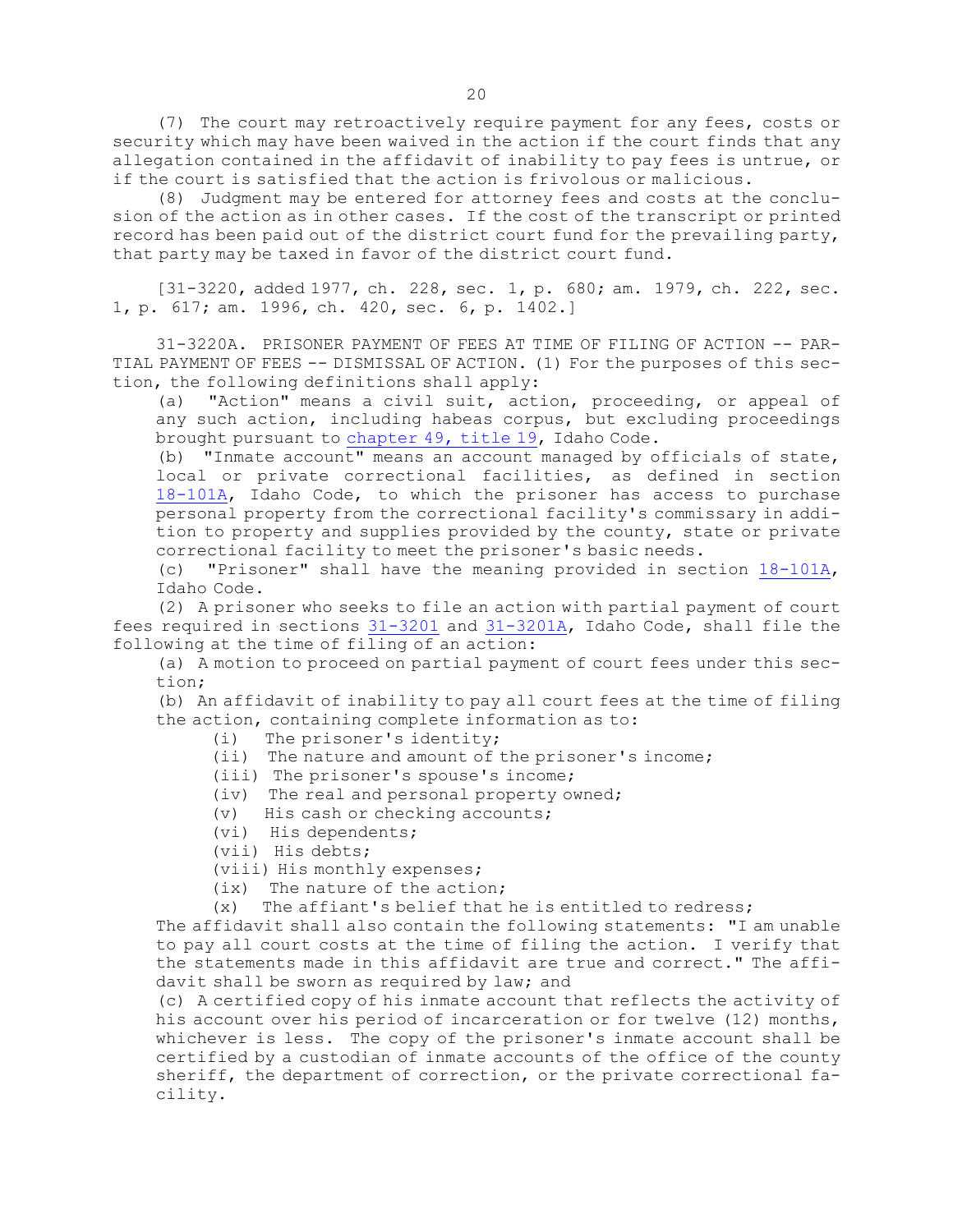Upon filing of the action and motion to proceed under this section, the prisoner shall also serve <sup>a</sup> copy of each document filed in compliance with this subsection upon counsel for the county sheriff, the department of correction, or the private correctional facility.

(3) Upon review of the information provided and considering the prisoner's ability to pay all court fees at the time of filing the action, the court shall order the prisoner to pay all or part of the court fees as set forth in sections [31-3201](https://legislature.idaho.gov/statutesrules/idstat/Title31/T31CH32/SECT31-3201) and [31-3201A](https://legislature.idaho.gov/statutesrules/idstat/Title31/T31CH32/SECT31-3201A), Idaho Code.

(4) If the court permits the prisoner's action to proceed on partial payment of court fees, the court shall assess and, when funds exist, collect <sup>a</sup> partial payment of any court fees as set forth in sections [31-3201](https://legislature.idaho.gov/statutesrules/idstat/Title31/T31CH32/SECT31-3201) and [31-3201A](https://legislature.idaho.gov/statutesrules/idstat/Title31/T31CH32/SECT31-3201A), Idaho Code, an initial partial filing fee of twenty percent (20%) of the greater of:

(a) The average monthly deposits to the prisoner's inmate account; or

(b) The average monthly balance for the six (6) month period immediately preceding the filing of the action.

(5) After payment of the initial partial filing fee, the prisoner shall be required to make monthly payments of twenty percent (20%) of the preceding month's income credited to the prisoner's inmate account until the full amount of all applicable court fees set forth in sections [31-3201](https://legislature.idaho.gov/statutesrules/idstat/Title31/T31CH32/SECT31-3201) and [31-3201A](https://legislature.idaho.gov/statutesrules/idstat/Title31/T31CH32/SECT31-3201A), Idaho Code, are paid. The agency or entity having custody of the prisoner shall forward payments from the prisoner's inmate account to the clerk of the court each time the amount in the prisoner's inmate account exceeds ten dollars (\$10.00) until the full amount of all applicable court fees set forth in sections [31-3201](https://legislature.idaho.gov/statutesrules/idstat/Title31/T31CH32/SECT31-3201) and [31-3201A](https://legislature.idaho.gov/statutesrules/idstat/Title31/T31CH32/SECT31-3201A), Idaho Code, are paid.

(6) In no event shall the court fees collected exceed the amount of fees permitted by statute for the commencement of an action.

(7) In no event shall <sup>a</sup> prisoner be prohibited from bringing an action for the reason that the prisoner has no assets and no means by which to pay the initial partial filing fee.

(8) The court may dismiss an action filed under this section, in whole or in part, on its own motion or by motion of <sup>a</sup> party, upon <sup>a</sup> finding that:

(a) The prisoner has failed to pay the court fees under subsection (3) of this section within thirty (30) days of the entry of the order for

court fees, or any time thereafter; or

(b) Any allegation in the prisoner's affidavit filed under this section is false.

(9) If the action or any part of it is dismissed without prejudice under subsection (8) of this section, and the prisoner refiles the action, the following shall apply:

(a) The requirements under this section must be met again in their entirety; and

(b) No amount paid for court fees in any previously filed action, or any part thereof, shall be credited to the court fees required under sections [31-3201](https://legislature.idaho.gov/statutesrules/idstat/Title31/T31CH32/SECT31-3201) and [31-3201A](https://legislature.idaho.gov/statutesrules/idstat/Title31/T31CH32/SECT31-3201A), Idaho Code.

(10) The court may refuse further filings under this section until the order for court fees has been satisfied in any previous action filed under this section.

(11) The office of the attorney general, the county prosecutor, or other counsel for the defendant or respondent, is authorized to receive information from the county sheriff, department of correction, or private correctional facility in order to verify the financial information submitted by <sup>a</sup> prisoner pursuant to this section.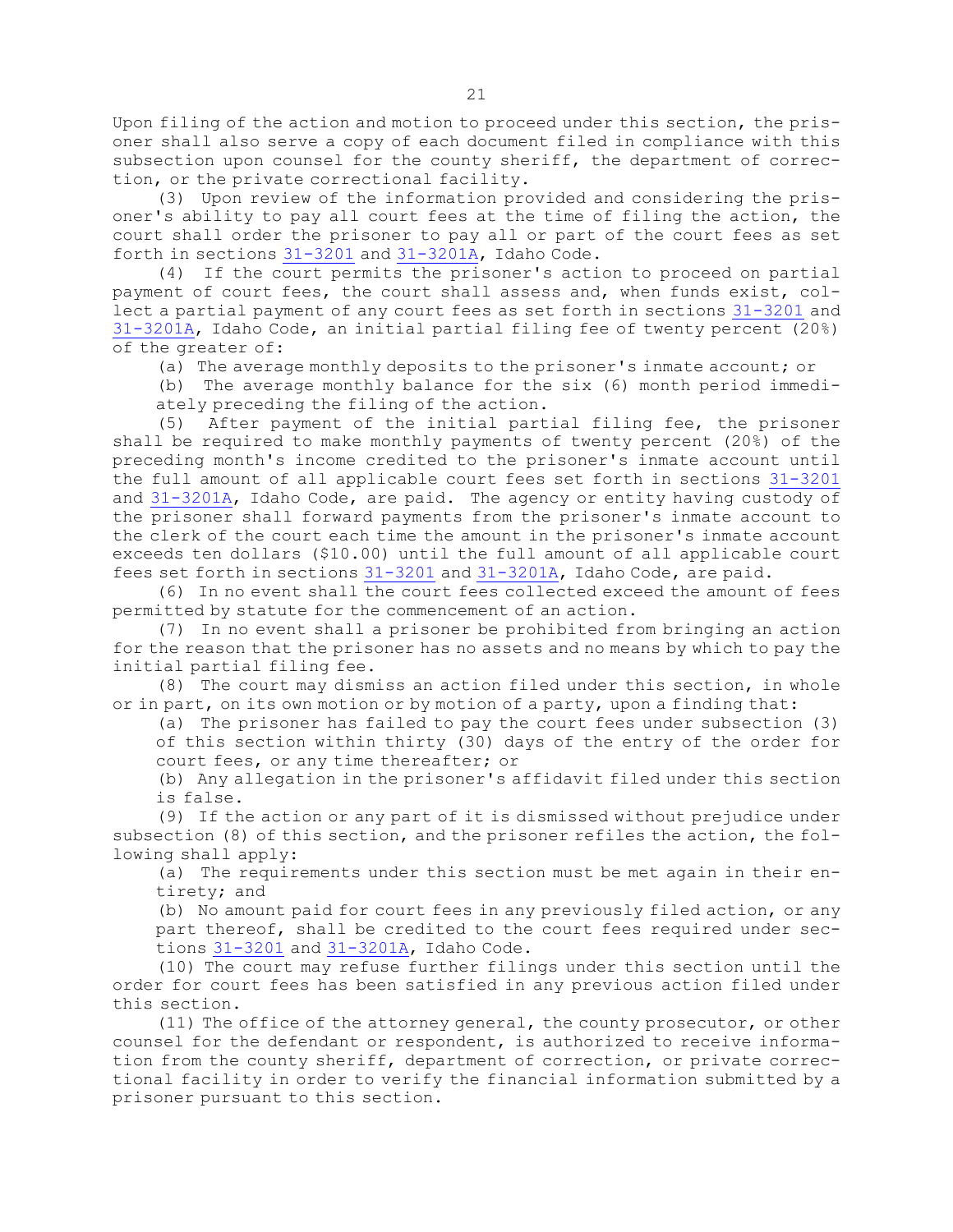(12) The court may request an official or officials of the county jail, department of correction, or private correctional facility to file an affidavit concerning the allegations in the prisoner's affidavit or concerning the merits of the action prior to determination whether to proceed under this section.

(13) The court may require the prisoner to file an affidavit that the claim has not been previously brought against the same parties or from the same operative facts in any state or federal court.

(14) The court may dismiss an action or <sup>a</sup> portion of the action under this section, before or after service, on its own motion or by motion of <sup>a</sup> party, upon <sup>a</sup> finding that:

(a) Any allegation in the affidavit or the action is false;

- (b) The action is frivolous;
- (c) The action is malicious; or

(d) The action fails to state <sup>a</sup> claim upon which relief can be granted.

(15) If <sup>a</sup> portion of the action is dismissed, the court's order dismissing the action shall also designate the issues and the defendant or respondent upon which the action is to proceed.

(16) The court shall award reasonable costs and attorney's fees to the defendant or respondent if the court finds that:

- (a) Any allegation in the prisoner's affidavit is false;
- (b) The action or any part of the action is frivolous or malicious; or

(c) The action or any part of the action is dismissed for failure to state <sup>a</sup> claim upon which relief can be granted.

(17) Orders entered under this section are not subject to interlocutory appeal.

(18) Nothing in this section shall prevent <sup>a</sup> prisoner from authorizing payment beyond that required under the order for filing fees.

(19) If the court authorizes the commencement of the action or any part of the action without payment of fees upon <sup>a</sup> finding that the prisoner is unable to pay all court fees at the time of filing the action, and the court later finds that <sup>a</sup> prisoner is then able to pay all court fees, the court shall order the prisoner to pay all unpaid court fees within two (2) business days and enter an order for court fees. The court's finding under this subsection may be based on information contained in affidavits or other information available to the court. The court shall dismiss the action if the prisoner fails to comply with an order entered under this subsection.

(20) If the action or any part of it is dismissed without prejudice under subsection (19) of this section, and the prisoner refiles the action, the following shall apply:

(a) The requirements under this section must be met again in their entirety; and

(b) No amount paid for court fees in any previously filed action, or any part thereof, shall be credited to the court fees required under sections [31-3201](https://legislature.idaho.gov/statutesrules/idstat/Title31/T31CH32/SECT31-3201) and [31-3201A](https://legislature.idaho.gov/statutesrules/idstat/Title31/T31CH32/SECT31-3201A), Idaho Code.

(21) The court may develop <sup>a</sup> form questionnaire which it may require by local rule to be filed to implement this statute.

(22) In no way shall this section be interpreted to create <sup>a</sup> liberty interest for prisoners entitling them to due process protection under the Idaho constitution or the United States constitution.

[31-3220A, added 1996, ch. 420, sec. 7, p. 1403; am. 2000, ch. 272, sec. 13, p. 796; am. 2002, ch. 296, sec. 1, p. 849.]